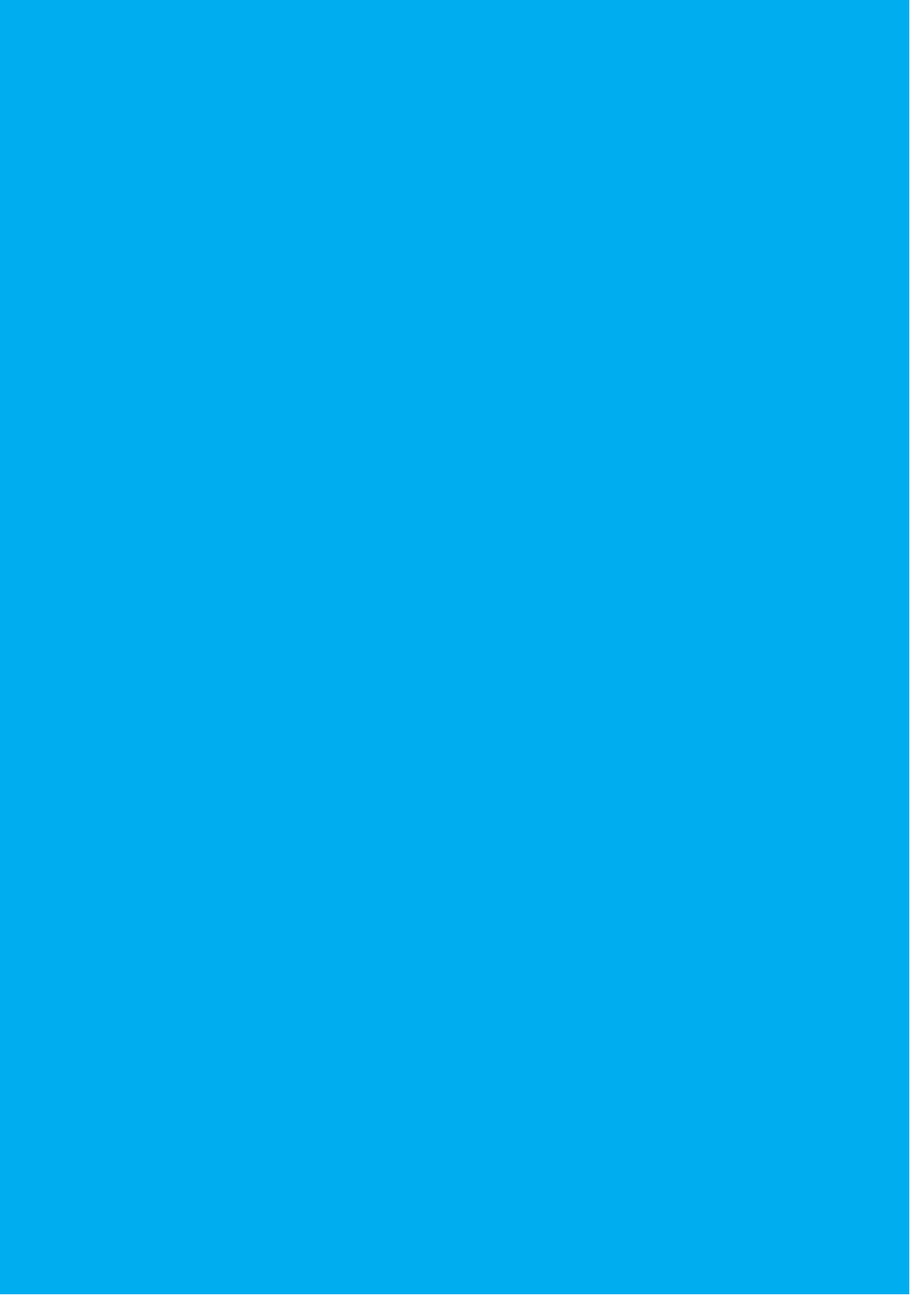# **International Dimensions of Democratic Development in East Asia: Strategic Rivalry, Regionalism, and Globalization**

*Tun-jen Cheng* 

# **Abstract**

Taken as a whole, East Asia has had good economic conditions when compared to other regions reached by the third wave of democratization. Yet, democratic development in East Asia, especially in the economically more advanced areas, seems to be surprisingly more difficult, even intractable, than the literature suggests. Fragile and fluid democratic legitimacy may be attributed to the inclination in this region toward authoritarianism. It is also related to the distinct geo-economic and geo-strategic conditions under which regime dynamics have been unfolding in the region.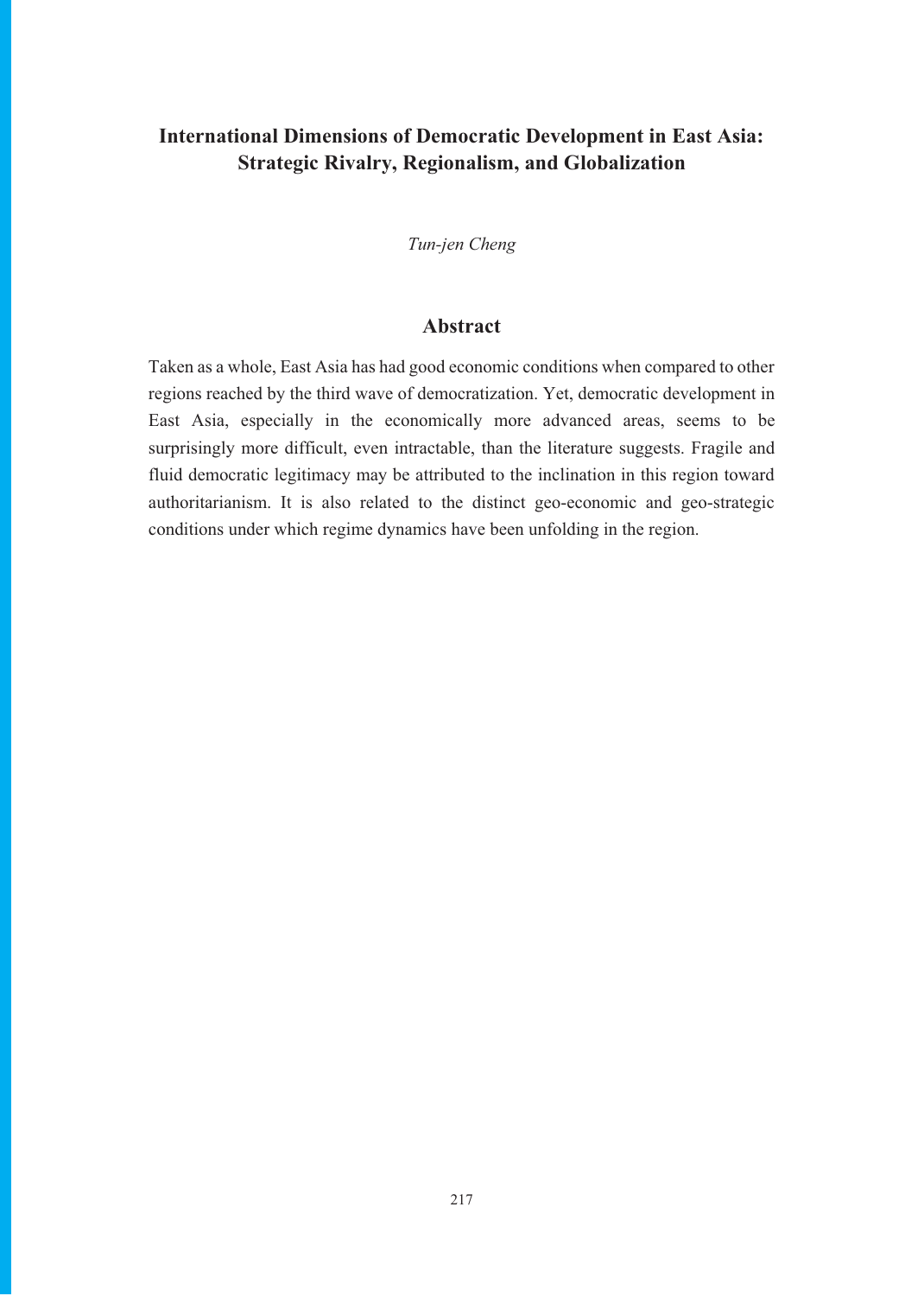# **International Dimensions of Democratic Development in East Asia: Strategic Rivalry, Regionalism, and Globalization**

#### **Introduction**

The third wave of democratization has been showing sign of recession since the mid-1990s.<sup>1</sup> The incidences of democratic breakdown via military or executive coups or incremental degradations have been increasing. Were it not for the unexpected advent of the Arab Spring in 2011, the number of transitions toward democracy would be lagging significantly behind the number of reversals. Freedom in the world also has slipped following the turn of the century. As Arch Paddington observes in his most recent report on freedom in the world, erosion has continued to trump gains in the row of five years since 2006.<sup>2</sup> Obviously, many third-wave democracies have been mired in the difficult task of democratic consolidation, an observation that reminds us that democratization is neither linear nor irreversible.

Two puzzles are particularly noteworthy if we focus on East Asia. First, among all regions graced by the third wave, East Asia seems to be having more than its fair share of difficulty in achieving democratic consolidation. East Asia presently being the most vibrant economic region on earth, new democracies here should have a better chance of survival and development (as in the case of East and Central Europe [ECE]) than other regions affected by the third wave. And yet democratic malaise in East Asia is as pronounced as in Latin America and sub-Sahara Africa, including reversals, lack of progress in Freedom House scores, and popular ambivalence about democracy.<sup>3</sup> Many regimes in East Asia have remained authoritarian, unlike in Southern Europe, the ECE, Latin America, and even sub-Sahara Africa, where nearly all nations turned democratic when the third wave arrived. Thus, East Asia's track record in democratic transition was not spectacular to begin with, and its record of democratic reversals (for example, the 2006 military coup in Thailand and the desecration of democratic process in the

2 Arch Puddington, "Democracy under Duress," *Journal of Democracy* 22, no. 2 (April 2011): 17-31.

<sup>&</sup>lt;sup>1</sup> Larry Diamond, "Why Democracies Survive," Journal of Democracy 22, no.1 (January 2011): 19. By Diamond's count, one in every five third-wave democracies has been reversed, and three quarters of these episodes occurred after 1999. For his take on the direction of change among "strategic swing states," moving more away from than toward democracy, see *The Spirit of Democracy* (New York: Times, 2008), 59-64, 212-218.

<sup>&</sup>lt;sup>3</sup> Including both the post-colonial democratization (that began in 1960) and the third wave (that began in the mid-1970s) in their dataset, Ethan Kapstein and Nathan Converse have recorded thirteen cases of reversal in twenty-three cases of democratic transition for Asia between 1960 and 2004. The rate of reversal is 56.5 percent. The corresponding figures for Latin America, East Europe, and sub-Sahara Africa are, respectively, 34.6 percent, 9.5 percent, and 63 percent. In terms of reversals, Asia's report card is as bad as sub-Sahara Africa's. See Ethan Kapstein and Nathan Converse, *The Fate of Young Democracies* (New York: Cambridge University Press, 2008), 39-40.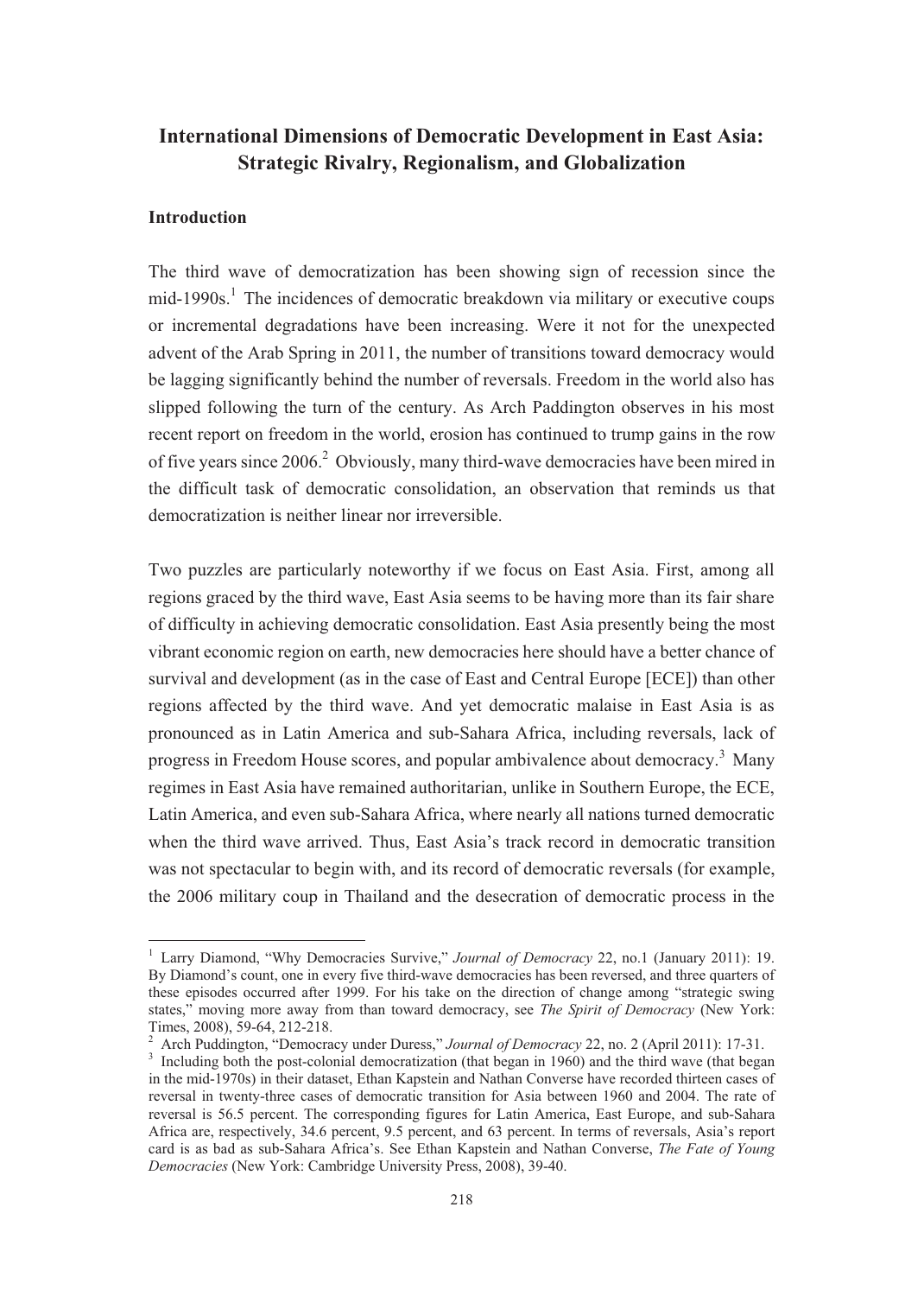Philippines) is equally as worrisome. To the extent that democracies have been sustained or restored in this region, there are many warning signs, most notably, a high proportion of the public consistently casting doubt on the democratic legitimacy of its new political system. As the Asian Barometer Survey (ABS) team observes, the level of popular support for democracy in East Asia is lower than in Southern Europe, Eastern Europe, Africa, and even some Latin American countries.<sup>4</sup>

Second, within East Asia, there is a striking divide between economically more developed new democracies, notably South Korea and Taiwan, and economically less developed new democracies, the Philippines, Thailand, and even Mongolia, regarding the public's commitment to democracy.<sup>5</sup> The level of unconditional support for democracy in South Korea and Taiwan has been consistently lower than in the other three countries, and, indeed, close to the level found in China and Vietnam!<sup>6</sup> Citizens in higher income countries appear to be less committed to democracy than their counterparts in lower income countries in Asia, an ABS finding that runs counter to the thesis that the World Values Survey has advanced and supposedly corroborated.

Taken as a whole, East Asia has enjoyed good economic conditions when compared to other regions that were reached by the third wave of democratization. Its economic growth has been high, its inflation mild, its income inequality not terribly lopsided, and its foreign exchange reserves generally huge. The 1997-1998 Asian financial crisis was acute but it was much briefer than what the pundits had forecast, substantially shorter than the decade-long Latin American debt crisis (1982-1991), and less tenacious than the arduous task of economic transition that East and Central European new democracies experienced. East Asian nations, by and large, were the last nations to be

<sup>4</sup> Min-Hua Huang, Yu-tzong Chang, and Yun-han Chu, "Identifying Sources of Legitimacy: A Multilevel Analysis," *Electoral Studies* 27 (2008): 45-72. Peter Smith shows that the third wave, or cycle III, of democracy in Latin America has fared much better than the previous two cycles in terms of the durability and spread of democracy, though in terms of representation of the less fortunate groups, the third wave is not as inclusive as the second wave. People are not necessarily happy with the democracy they have. See Peter Smith, *Democracy in Latin America: Political Change in Comparative Perspective* (New York: Oxford University Press, 2005), 317-319. In most of Latin American democracies (Uruguay, Venezuela, Argentina, Chile, Mexico, Bolivia, Brazil, Colombia, and Central American states, but not Peru, Ecuador, and Paraguay), the 2006 Latinobarometro survey shows that the public had become more satisfied than it was at the beginning of the twenty-first century. However, only in Uruguay, Venezuela, and Argentina are more than 50 percent of those surveyed satisfied with their democratic system. See *The Economist*, December 9, 2006,. Note that Latinobarometro released another survey in 2009, but this essay uses the 2006 survey to compare with the 2007 ABS.

<sup>55</sup> And, indeed, Indonesia as well, but it was not included in the ABS's first two surveys, conducted in 2001-2002 and 2005-2006.

<sup>6</sup> Yun-han Chu and Min-hua Huang, "Solving an Asian Puzzle," *Journal of Democracy* 21, no. 4 (October 2010): 114-120.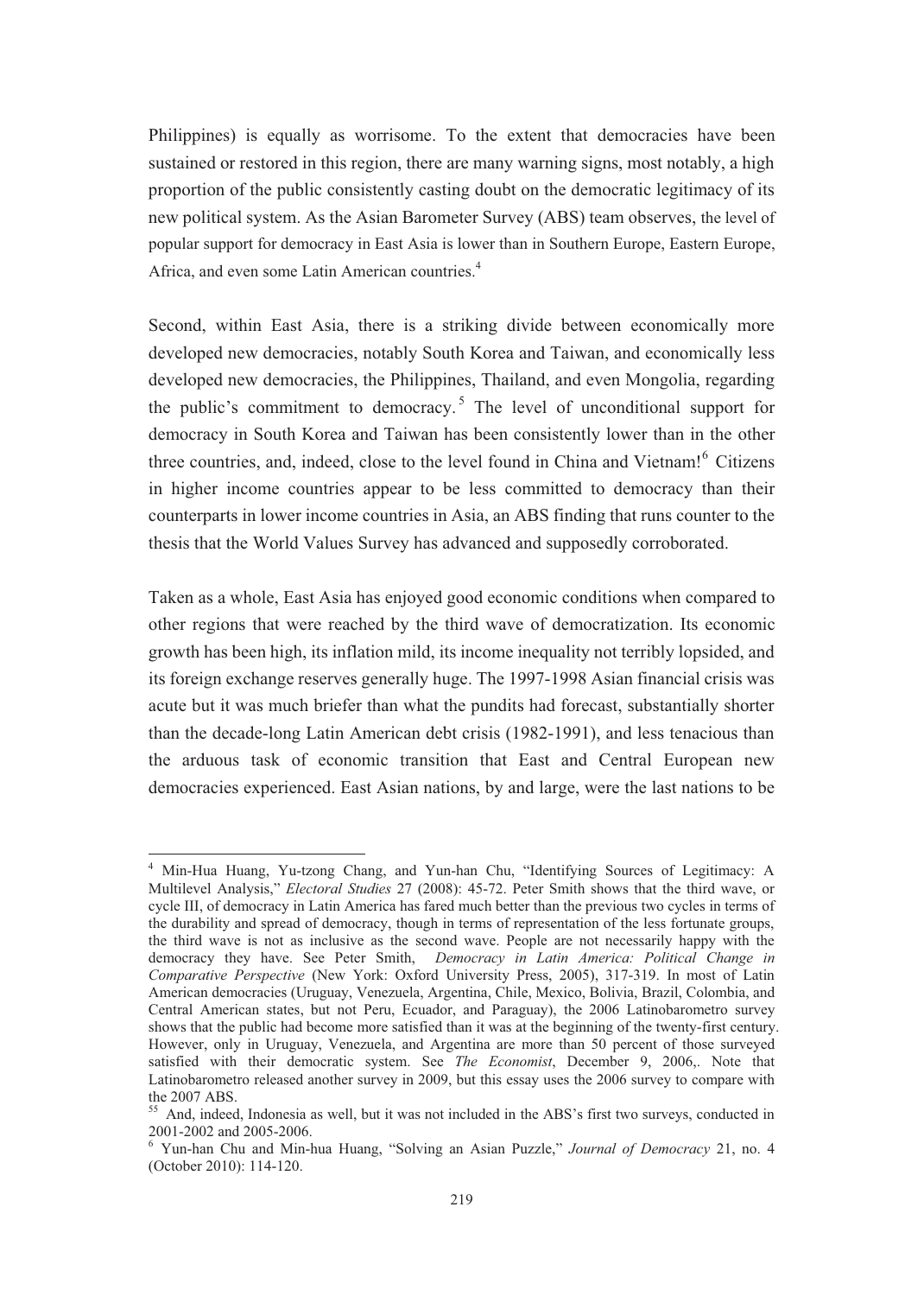dragged into the 2008 global financial and economic crisis, and almost the first ones to emerge from it.

Democratic development in East Asia, especially in the economically more advanced part of it, seems to be surprisingly more difficult (even intractable) than the literature has suggested. Many large-N studies show that economic hard times are not conducive to democratic development, and may well contribute to reversion to authoritarianism. In examining regime changes in ninety-seven Third World countries from the 1950s through the late 1980s, Mark Gasiorowski found that recessionary crises had no effect on democratic transition but facilitated democratic breakdowns.<sup>7</sup> Focusing on the same period, Adam Przeworski et al., confirm that income erosion made democracies three times more likely to vanish than when an economy expanded. $8\,$  In their studies of the fate of young democracies for the 1960-2004 period (combing post-colonial democratic change with the Third Wave cases), Ethan Kapstein and Nathan Converse found that democracies with poor socioeconomic conditions were less likely to survive.<sup>9</sup> Inequality creates strong pressure to organize opposition for redistribution, but there will be resistance to democratic change and high propensity to suppress, especially when inequality is acute and assets are fixed rather than mobile (that is, an exit option is not open to the capitalist class). Carlos Boix thus contends that inequality and democratic transition are inversely related, and to the extent that democracy pre-exists, redistributive conflict may even trigger authoritarian reversals.  $10$  Acute inequality may hinder growth, as Robert Barro shows,  $11$  and economic underperformance may weaken democracy. Economic woes catalogued here are either non-existent or mild in newly democratized Asia. Thus, the odds for democratic development should be much better for East Asia than for other regions with new democracies. Economic performance alone is no guarantee for democratic

<sup>&</sup>lt;sup>7</sup> Giasiorowski also found that inflationary crises inhibited democratic transition in the 1950s through the 1970s, but helped to bring about democratic change in the 1980s. Mark J. Gasiorowski, "Economic Crisis and Political Regime Change: An Event History Analysis," *American Political Science Review* 89, no. 4 (1995): 882-897.

<sup>8</sup> Adam Przeworski, Michael E. Alvarez, Jose Antonio Cheibub, and Fernando Limongi, *Democracy and Development: Political Institutions and Well-Being in the World, 1950-1990* (New York: Cambridge University Press, 2000).

<sup>9</sup> Kapstein and Converse, *The Fate of Young Democracies*, chap. 2.

<sup>10</sup> See Carlos Boix, *Democracy and Redistribution* (New York: Cambridge University Press, 2003). Daron Acemonglu and James Robinson argue that democratic transition is likely if the level of inequality is moderate, but unlikely if the level is very high or very low. See Daron Acemonglu and James Robinson, *Economic Origins of Dictatorship and Democracy* (New York: Cambridge University Press, 2006). Haggard and Kaufman did not find much empirical support for class conflict as a causal mechanism for either transition or reversal. See Stephan Haggard and Robert R. Kaufman, "Inequality and Regime Change: Democratic Transitions and the Stability of Democratic Rule," forthcoming in American Political Science Review.

<sup>&</sup>lt;sup>11</sup> Robert J. Barro, *Determinants of Economic Growth: A Cross-Country Empirical Study* (Cambridge, MA: MIT Press, 1997).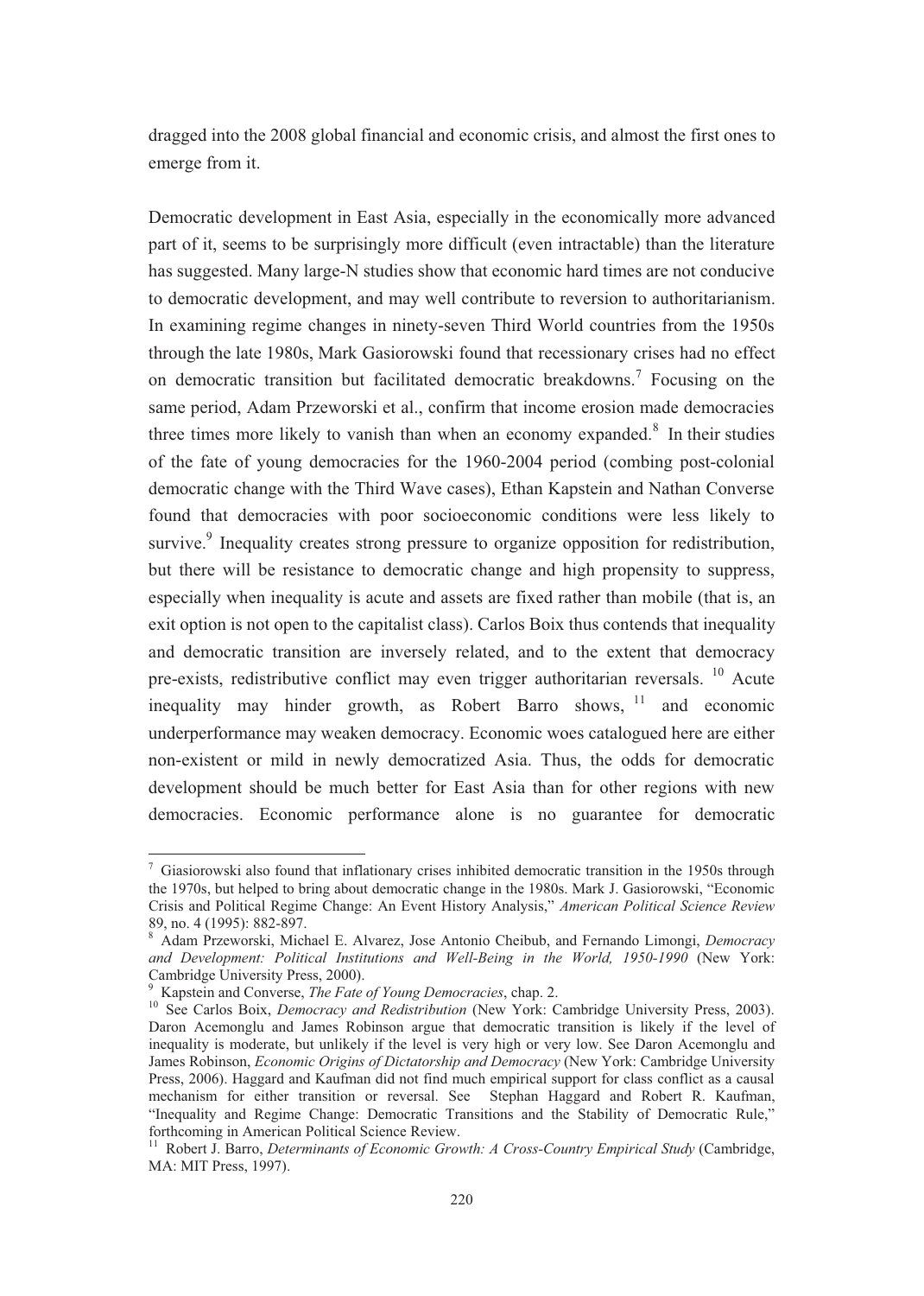development or against democratic breakdown. But at least it should alleviate the task of democratic consolidation and national development.

Perplexed by the low level of support for democracy in East Asia, the ABS team has been assiduously teasing out public attitudes toward the dimensionality and structure of democratic legitimacy. The team has highlighted nostalgia toward authoritarianism to explain why democratic legitimacy has been "fragile and fluid" in the region. In addition to this nostalgia effect, the team has alluded to the relevance of Asia's regional context to the Asian public's ambivalence toward its newly installed democracy. This paper builds on the plausible nostalgia explanation and elaborates on what we might call the "neighborhood effect" in the Asian public's assessment of democracy. Assuming that the public is looking both back to the past and around in the region, this paper attempts to contextualize democratic dynamics in East Asia. Neither a theoretically- nor data-driven exercise, the paper hopes to map the geo-strategic and geo-economic environments in which to discuss democratic development in East Asia. Democratic development of the region is conditioned by regional economic and security environments.

Section I briefly summarizes what the ABS team has found with respect to the problems of democratic development in East Asia. Following the ABS team's reports, the paper focuses mainly on South Korea, Taiwan, the Philippines, and Thailand, making reference to other cases whenever possible. Section II revisits the trajectory of East Asian democratization and identifies the distinct geo-economic and geo-strategic conditions within which regime dynamics have been unfolding. Reading both history and the macro-environment, the public in democratic East Asia seems obsessed with the opportunity cost of democratic change and is likely to bear in mind the political and economic conditions of reference societies when adjudicating its democracy. The awareness of opportunity cost and the choice of reference points, we contend, color one's assessment of democracy. Section III briefly dwells on the divide within democratic East Asia. We argue that most citizens in South Korea and Taiwan are critical democrats because their democratic aspirations are stronger and their lowest threshold for democratic satisfaction is higher than for their counterparts in the Philippines and Thailand, resulting in deeper democratic deficits, à la Pippa Norris. History and geo-strategic and geo-economic settings have conditioned the public's democratic attitudes in Northeast Asia differently than in Southeast Asia. The paper's conclusion reflects on East Asian democratic development in light of the Arab Spring.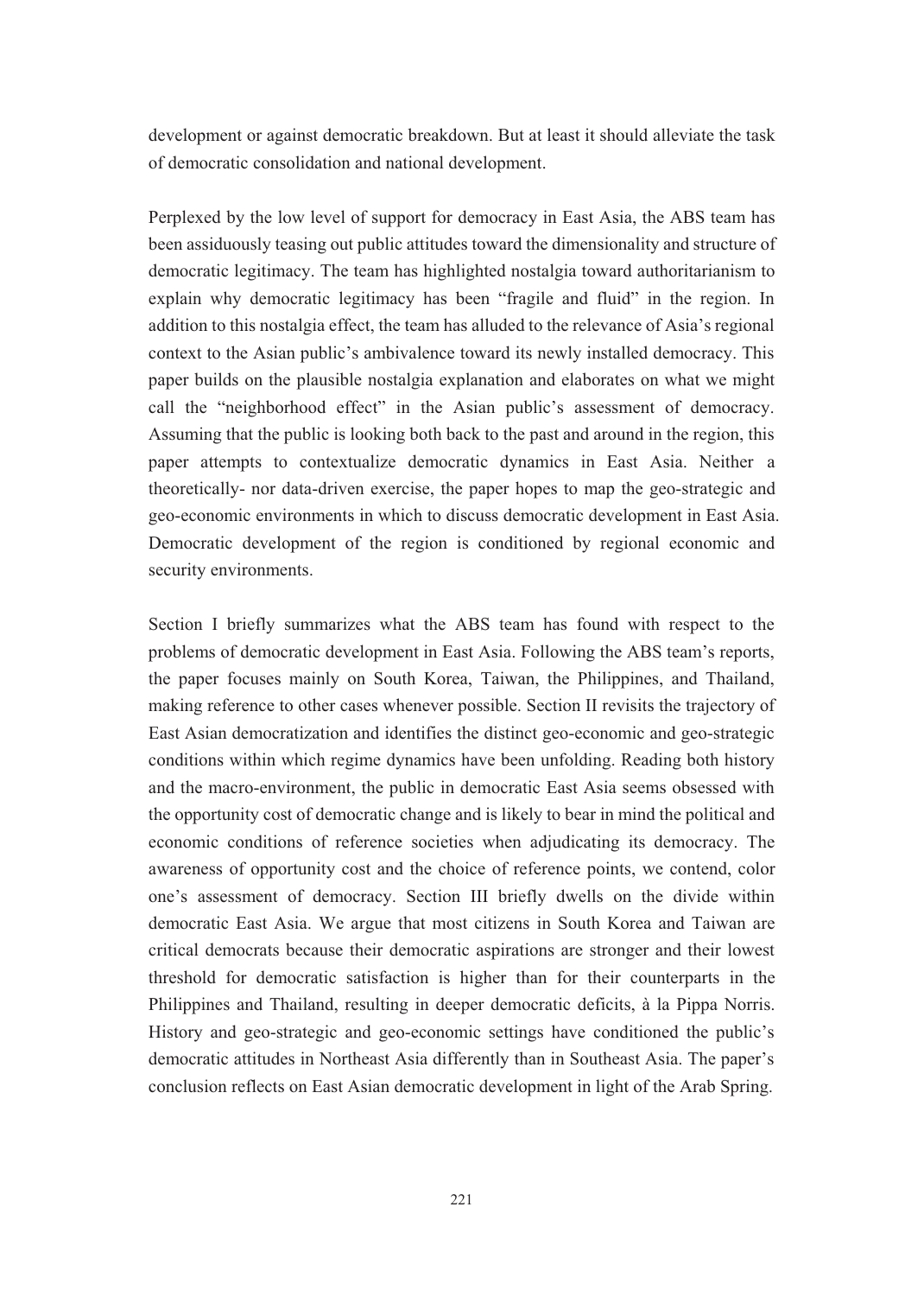#### **Ambivalence toward Democracy**

The first two rounds of ABS surveys found significant majorities of citizens in East Asia rather unhappy with their democracy, while nostalgic for authoritarianism.<sup>12</sup> To understand their reservations about democracy, the ABS team explored the extent to which the public was attached to democracy, on the one hand, and detached from the authoritarian past, on the other. To better gauge popular support for democracy, the team went beyond typical single-dimensional questions, such as the following three: "Is democracy always preferable to any other form of government?" "Can an authoritarian government be preferable under some circumstance?" And, "Does it matter whether the government is democratic?" In addition, the team delved into four dimensions of democratic legitimacy: desirability, suitability, efficacy, and priority (is democracy desirable, suitable to my nation, capable of solving problems, and more important than other social goals such as development). Answers to these seven questions denote one's attachment to democracy. ABS then presented another three statements to explore the public's detachment from an authoritarian alternative: Do you favor returning to strongman rule, single-party rule, or military rule?<sup>13</sup>

The first round (2001-2002) of surveys showed that the citizens in the four young democracies that are discussed in this paper, plus Mongolia, had ambivalence about democracy. Eighty percent or more of them found democracy desirable and suitable, but the share of those seeing democracy as capable of solving problems slipped to 70 percent. The share of those who preferred democracy to all other forms of government dropped further, below 60 percent, while the share of those who regarded democracy as equally or more important than development plummeted to 35 percent. In the second round (2005-2006) of surveys, "every indicator of average support for democracy showed a decline."  $14$  There is some variation among the five democracies for each indicator; for example, Taiwan tended to score the lowest, Thailand the highest. And with regard to preference for democracy (answer to the question of whether democracy is preferable to all other forms of government), the gap between South Korea and Taiwan, on the one hand, and the Philippines, Thailand, and Mongolia, on the other, was most noteworthy, a divide to which we will return, below. The general picture that ABS revealed is that attachment or commitment to democracy in East Asia is "fragile and fluid."<sup>15</sup>

<sup>12</sup> Yu-tzung Chang, Yun-han Chu, and Chong-min Park, "Authoritarian Nostalgia in Asia," *Journal of Democracy* 17, no. 3 (June 2007): 66-77.

<sup>13</sup> Ibid., 67.

<sup>&</sup>lt;sup>14</sup> Ibid., 71.

 $15$  Ibid., 72.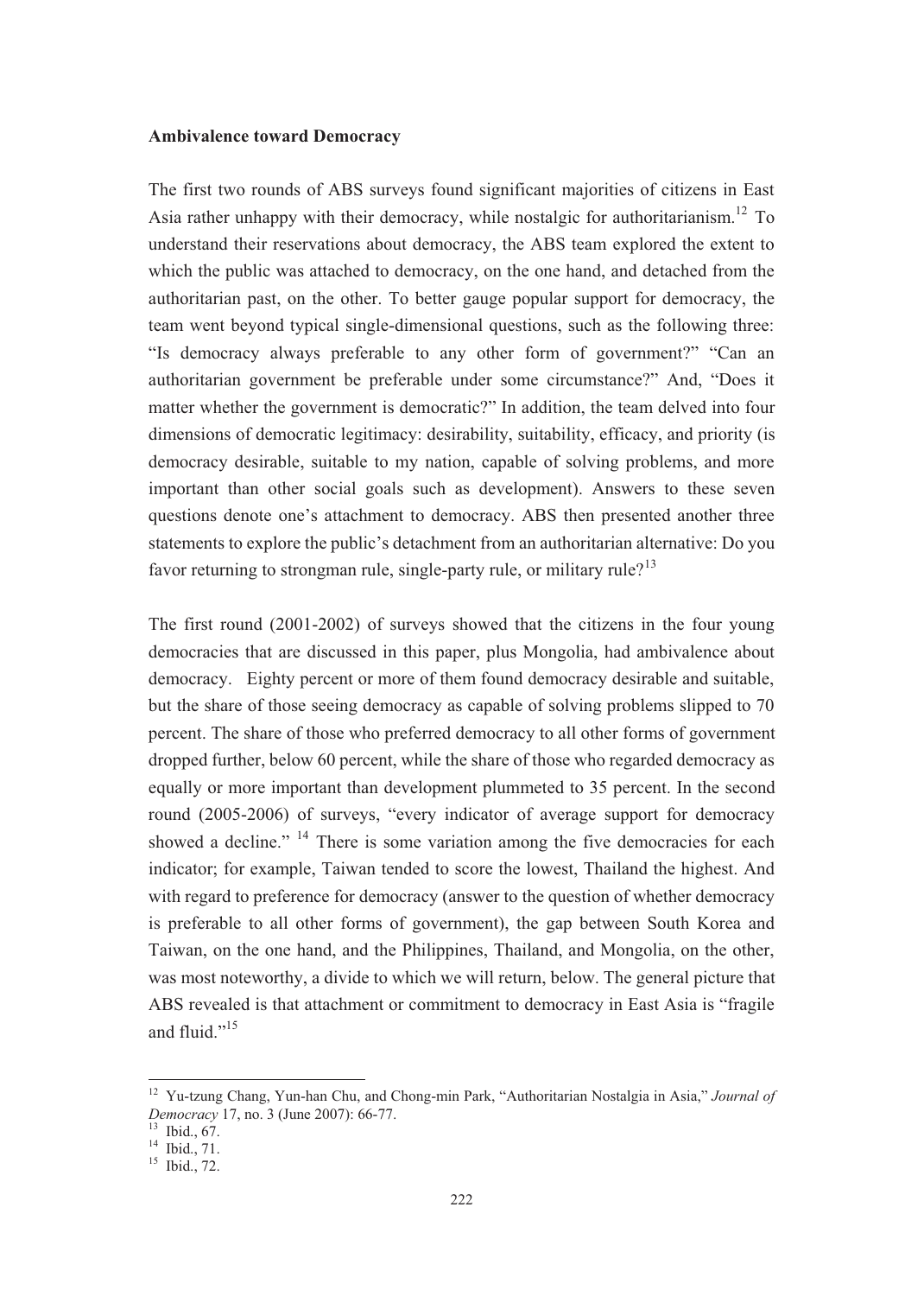Not only is attachment to democracy weak in Northeast Asia, but also there is significant lingering support for authoritarianism. In the 2001-2002 survey, barely over half of the surveyed public in the five young democracies rejected all three authoritarian propositions (abandon elections and parliament and embrace a strong leader; abolish the opposition party; let the military assume political power). Only in South Korea was the percentage in favor of democracy considerably higher than the average; the corresponding figure for Taiwan was slightly over the average, while percentages in Mongolia, the Philippines, and Thailand were substantially below the average. Moreover, in the 2005-2006 survey, while the public in Korea and Taiwan turned further away from authoritarianism, "pockets of support for authoritarianism… [were] growing rather than diminishing" in the three less-developed countries.<sup>16</sup> Again, we will return to this divide below.

Why were there teetering support for democracy and lingering nostalgia for authoritarianism in East Asia? Weak support for democracy was attributable to the public's dissatisfaction with the working of its democracy. The democratic government was blamed for corruption, though it was also seen as trying to overcome this problem. The democratic government also was deemed ineffective, as revealed in the poor scores it received on questions of economic performance.<sup>17</sup> The public was not happy with outcomes for which former authoritarianism in the region was remembered. Most authoritarian rulers in this region reigned over rapid and sustained economic expansion, provided stability, albeit restricted civil and political liberties, and were not engaged in money politics or predatory behavior. Most Thai military coup leaders were cleaner than elected democratic leaders. Taiwan's Chiang Ching-kuo had no qualms about persecuting his own nephew. Korea's Park Chung-hee was stoic and completely devoted to development. The economy of the Philippines was quite decent under a martial law regime until Imelda Marcos began to claim her cut. With democratic transition, the public "found [government] performance hampered by grave governance challenges flowing from political strife, bureaucratic paralysis, recurring scandals, sluggish economic growth, and foggy economic outlooks."18 The ABS explanation for weak support for democracy and lingering nostalgia for authoritarianism in East Asia presumes that memory and attention often are selective, that the public was especially attentive to what it liked under an authoritarian regime and what it did not like under democracy, and that the public perceived the grass as greener yesterday under authoritarianism than today under democracy.

<sup>16</sup> Ibid.

<sup>&</sup>lt;sup>17</sup> Ibid., 73.

 $18$  Ibid., 69.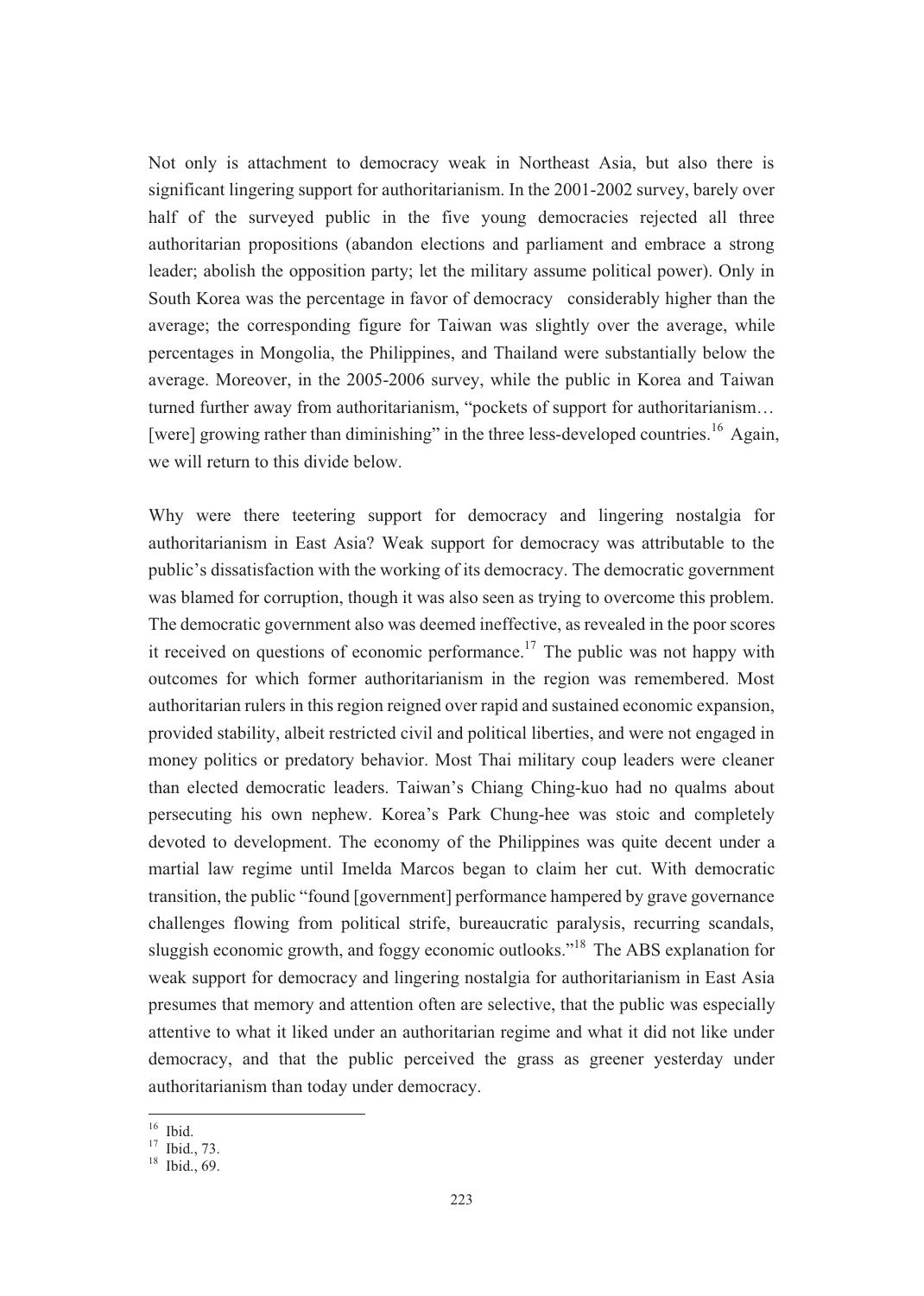With respect to the unexpected finding on the lower level of unconditional support for a democratic system in South Korea and Taiwan than in the Philippines and Thailand, the ABS team has provided a novel taxonomy to shed light on this puzzle. The taxonomy is based on the relative level of support for a democratic system, one the one hand, and commitment to democratic values, on the other. Commitment to norms and principles of democracy (political equality, popular accountability, political liberalism, political pluralism, and separation of powers) does not always go hand-in-hand with endorsement for a democratic system (based on its preferability, desirability, suitability, and efficacy). Unlike Japan (with strong public support for its democratic system and deep commitment to democratic values) or authoritarian Asian nations, such as China and Vietnam (with weak support for democracy and shallow commitment to liberal values), South Korea and Taiwan have many critical democrats, tenaciously adhering to liberal values, but all too often disapproving of their democratic system. In contrast, many citizens—called superficial democrats—in the Philippines and Thailand, and for that matter in Mongolia, displayed support for their democratic system because democracy is a socially desirable concept to embrace, while actually holding "many antidemocratic values."19 The ABS team is yet to explain why citizens in South Korea and Taiwan were more critical of democracy, while citizens in Thailand and the Philippines more cavalier in subscribing to democracy, at least rhetorically. The level of economic development may provide a clue, but the connection to democratic attitudes remains to be elucidated.

In presenting its findings on the sagging support for democracy, the ABS team is very cautious to separate answers to abstract questions from answers to specific questions and not to prize any particular causal factor. The team suggests that the more abstractly a survey question is worded, the more support for democracy one can collect; conversely, the more specific a question is, the less support one should expect. Weak support for democracy in East Asia has much to do with governance issues (corruption and lack of rule of law) and efficacy (insufficient economic performance being the most often used proxy indicator). But the ABS team also underscores the relevance of history and regional environment to the public's evaluation of democracy. Following this thread, we now turn to contextualization of the East Asian public's view of its democracy.

## **Democratic Transition, Open Regionalism, and Strategic Rivalry**

<sup>&</sup>lt;sup>19</sup> Chu and Huang, "Solving an Asian Puzzle," 117.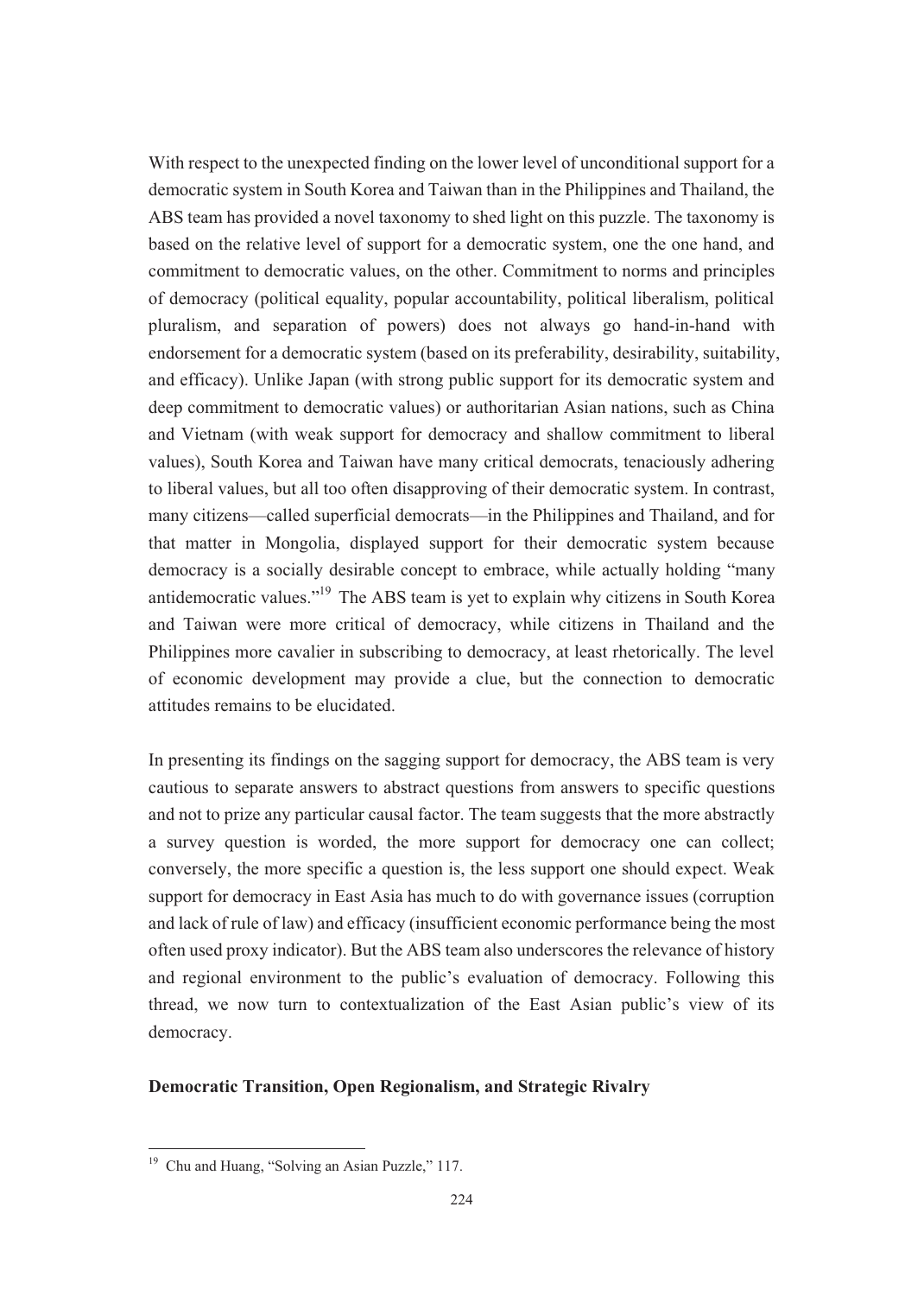In a pioneering study on regime change and economic growth, Jonathan Krieckhaus shows that regional "initial conditions," or pre-existing socioeconomic systems at the time of democratic transition, help to explain why democracy is praised in some regions but frowned upon in others.20 Highly skewed income inequality being the hallmark of pre-transition Latin America, democratic change released populist pressure and trigger redistributive conflict—previously fended off under authoritarianism—and thereby hurt economic growth.<sup>21</sup> In Asia, many developmental authoritarian rulers long had been associated with rapid growth via export promotion and good industrial policy, thereby expanding employment and improving income distribution. Once democratized, this relatively wealthy region began to redeploy resources from growth to redistribution, ending the era of rapid economic expansion. In ethnically fragmented Africa with heavy doses of clientelism, patrimonialism, and corruption (all of these found elsewhere, but most pervasive in Africa), democratic change made it easier to evict or constrain predatory leaders and elites, thereby helping the economy to grow.<sup>22</sup> Krieckhaus's analysis suggests that democratic change would be more appreciated in Africa than in Latin America or Asia.

In a follow-up and more extended study on regional patterns of regime dynamics and economic change, Ethan Kapstein and Nathan Converse concur that initial conditions matter, but argue that economic outcome of democratic change is also shaped by leadership and policies, and that the fate of young democracies cannot be easily predicted.<sup>23</sup> In Latin America and sub-Sahara Africa, democratic change actually brought about respectable economic growth, though the growth rates eventually leveled off. Inflation-wise, post-democratic Latin America had high and volatile inflation, but the rates were moderate throughout in Africa. In democratic Asia, inflation rates were good, but economic growth rates dropped after democratic transition, and continued to drop beyond the first five years. In East and Central Europe, democratic change (and economic transition) resulted in immediate and sharp

<sup>&</sup>lt;sup>20</sup> Jonanthan Krieckhaus, "Democracy and Economic Growth: How Regional Context Influences Regime Effects," *British Journal of Political Science* 36 (2006): 317-340.

<sup>&</sup>lt;sup>21</sup> Krieckhaus examines 1960-2000, with four control variables: government spending, trade openness, initial per capita GDP, and growth in the labor force. Democracy, indeed, has negative effects in Latin America and Asia in a variety of time frames (1960-2000, 1960-1980, and 1980-2000), while positive in Africa 1960-1980, 1960-2000, although the effect is not significant for 1980-2000. Dropping the influential cases (outliers) or adding new control variables (life expectancy, education, climate, and so on) does not affect the results. However, Karen Remmer shows that the record in managing the debt crisis of Latin American democracies was as good as that of their authoritarian counterparts. See Karen Remmer, "Democracy and Economic Crisis: The Latin American Experience," *World Politics* 42 (1990): 315-335. Barry Ames, *Political Survival* (Berkeley: University of California Press, 1990) shows that authoritarian regimes were as indulged in popular, redistributive policies as democratic regimes in Latin America.

<sup>&</sup>lt;sup>22</sup> Krieckhaus, "Democracy and Economic Growth," 317-318.

<sup>23</sup> Kapstein and Converse, *The Fate of Young Democracies*, 75-76.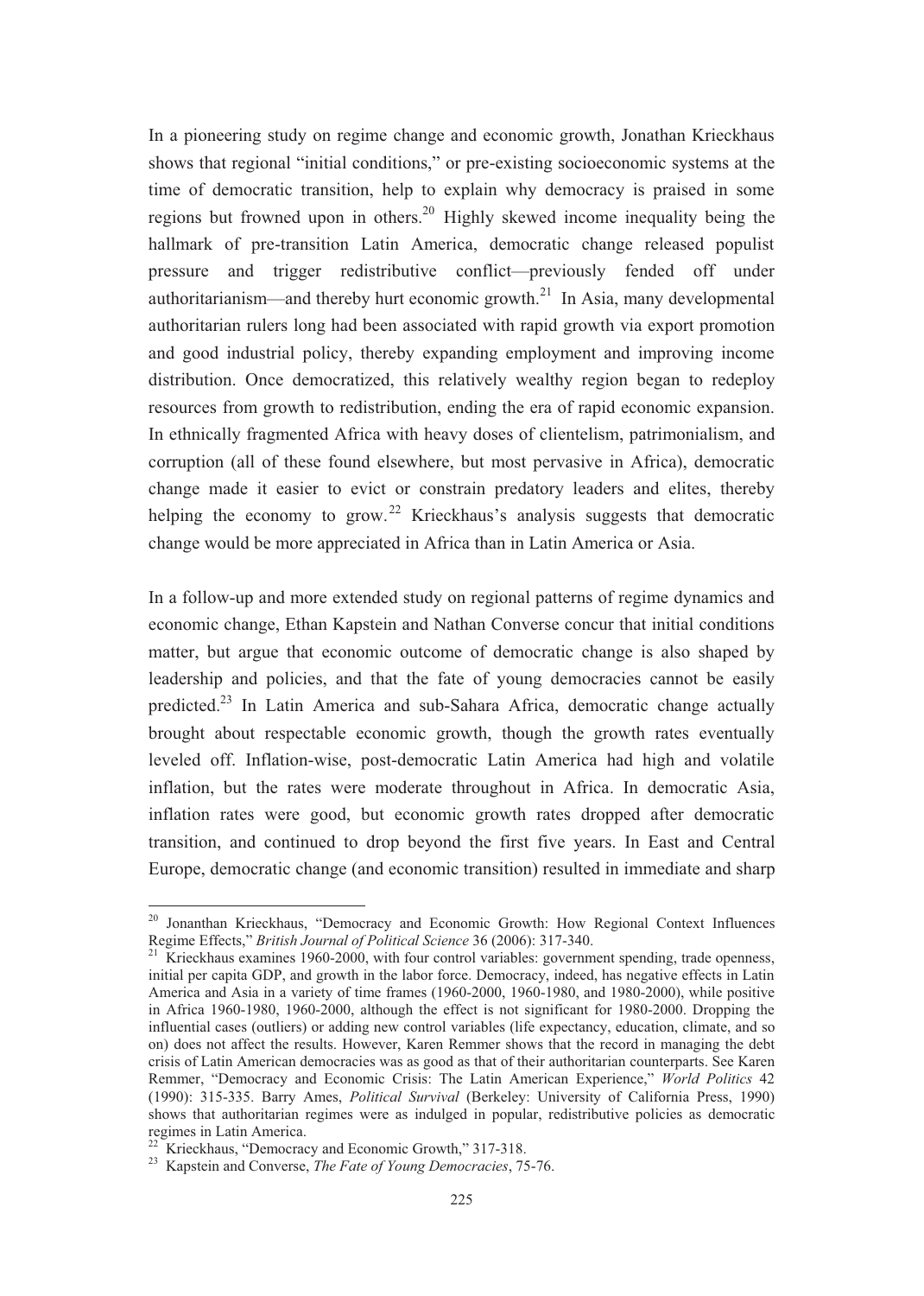economic contraction, but then the economy bounced back and even exceeded the track record of the pre-democratic period. Inflation in the ECE region was kindled immediately after democratic change, but moderated later on. Proximity to and the possibility of joining the European Union helped to further improve the economy in the newly democratized ECE. Kapstein and Converse's dataset shows that, among all major regions of new democracies, ECE has the lowest authoritarian reversal rate, confirming a widely shared observation that democracies are better consolidated there than elsewhere. It seems that all good things have come together for ECE.

The two studies summarized above suggest African and ECE exceptionalism, respectively. But if we zero in on East Asia, we find this region no less exceptional in terms of the economic and strategic context for democratization. East Asia has at least three distinct features that might affect the way its public perceives and evaluates its new democracy. These three specific features are scope and economic timing of democratic transition, open regionalism, and strategic rivalry, cumulatively creating a unique neighborhood effect and providing a wide array of benchmarks or reference points for democratic assessment in East Asia that are not found in other regions of third-wave democracies.

#### *Auspicious but Incomplete Transition*:

Democratic transition in East Asia, in most cases, came after decades of long-sustained, rapid economic expansion, while democratic transition elsewhere typically occurred in economic hard times (e.g., during the debt crisis in Latin America) or with economic bankruptcy (the case of ECE). $^{24}$  Moreover, while other regions (Latin America, ECE, and even sub-Sahara Africa) have gone through region-wide blanket democratic transition, nearly half of East Asian regimes have remained authoritarian. In addition, most of these entrenched and resilient authoritarian states have emerged as out-performers of capitalist economies. Table 1 lists twelve developing countries that have sustained an average economic growth rate of 7 percent or higher over the course of two or more decades between 1960 and 2009. All of these top performers had leadership continuity and none of them was a multiparty competitive democracy during their high growth phase. Eight in this dataset are in East Asia. Among the eight East Asian cases, three (South Korea, Taiwan, and Thailand) experienced democratic transition, four (Cambodia, China, Singapore, and Vietnam) remain authoritarian, and one (Hong Kong) was absorbed

<sup>24</sup> Stephan Haggard and Robert Kaufman, *The Political Economy of Democratic Transition* (Princeton, NJ: Princeton University Press, 1995).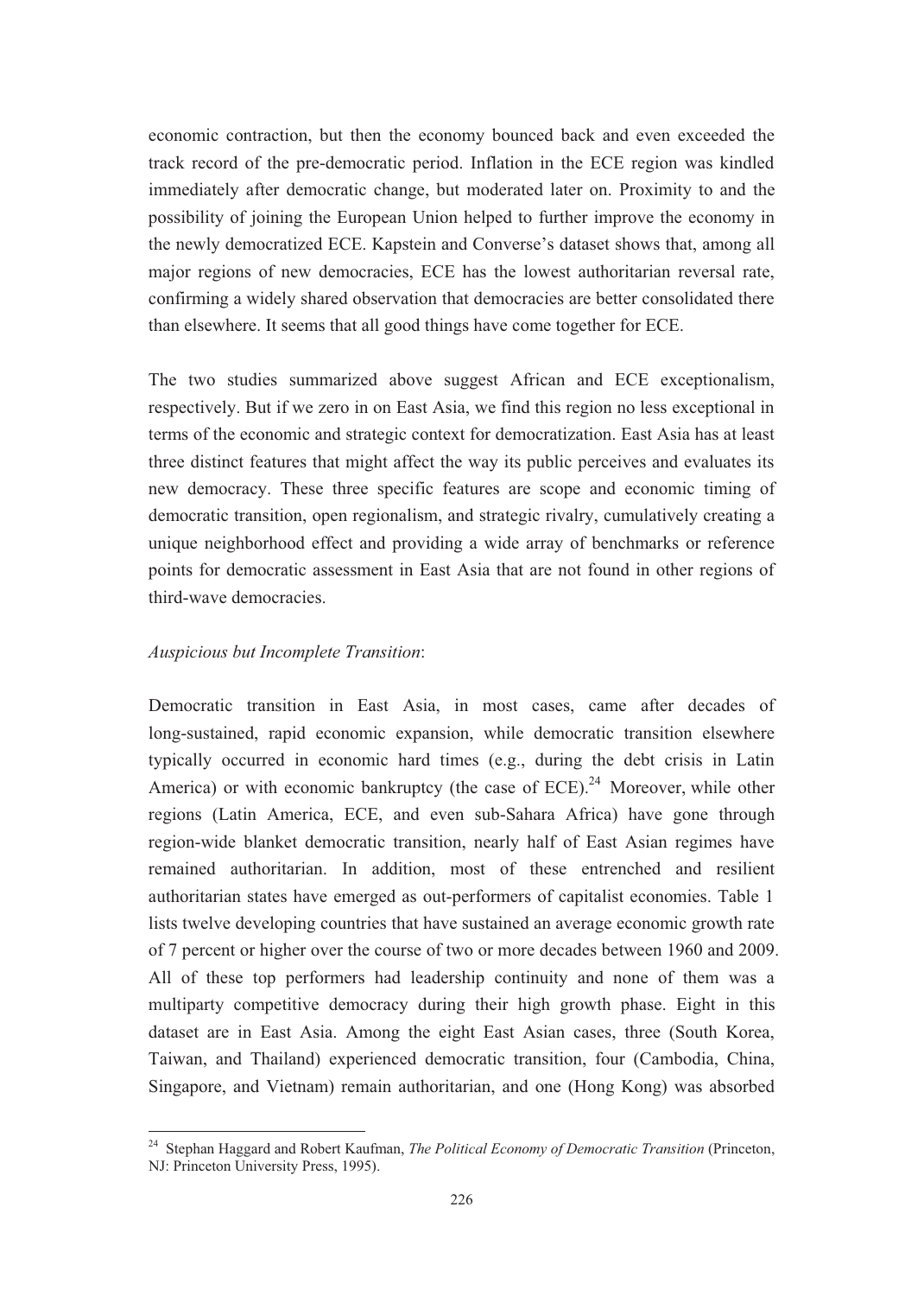into China. The three democratized polities registered their rapid economic growth during the pre-transition years, while the four authoritarian regimes have continued their high growth all along. Examining this table, the citizens in newly democratized Asia easily can conclude that sustained rapid growth belongs to either their own past or to the present capitalist-authoritarian states in the neighborhood.

| Country            | <b>High Growth Phase</b>  | <b>Open Elections</b> | <b>Leadership Continuity</b>          |
|--------------------|---------------------------|-----------------------|---------------------------------------|
| <b>Botswana</b>    | $1960s - 70s - 80s$       | Not competitive       | Botswana Democratic Party (BDP)       |
| Cambodia           | $1990s - 2000s$           | Not competitive       | Cambodian People's Party (CPP)        |
| China              | 1970s-80s-90s-2000s       | N <sub>0</sub>        | Chinese Communist Party (CCP)         |
| Equ. Guinea        | $1990s - 2000s$           | N <sub>0</sub>        | Teodoro Obiang Ngeuma                 |
| Hong Kong          | $1960s - 70s - 80s$       | N <sub>0</sub>        | UK Colony                             |
| <b>Ivory Coast</b> | $1960s - 70s$             | N <sub>0</sub>        | Felix Houphouet-Bogny                 |
| Kuwait             | $1990s - 2000s$           | N <sub>0</sub>        | Emirs of Kuwait                       |
| Singapore          | $1960s - 70s - 80s - 90s$ | Not competitive       | People's Action Party (PAP)           |
| South Korea        | $1960s - 70s - 80s$       | Not competitive       | <b>Military Dictators</b>             |
| Taiwan             | $1960s - 70s - 80s$       | Not competitive       | Kuomintang or Nationalist Party (KMT) |
| Thailand           | $1960s - 70s - 80s$       | Sometimes             | Military Dictators (mostly)           |
| Vietnam            | $1990s - 2000s$           | N <sub>0</sub>        | Vietnamese Communist Party (VCP)      |

Table 1. Countries Sustaining Rapid Growth over Two or More Decades (1960-2009)

Source: Adapted from Devin Joshi, "Multiparty Democracies and Rapid Economic Growth," *Taiwan Journal of Democracy* 7, no. 1 (July 2011): 35.

#### *Open Regionalism*:

East Asia is a region without an overarching international organization that can nurture liberal democratic norms, socialize elites, shape state behavior, and manage disputes among member states along these norms. In Latin America, the Organization of American States (OAS) was instrumental in restoring democracy in Guatemala, albeit this organization initially failed to adjudicate the dispute after the 2008 coup in that nation. In Africa, the Organization for African Union (OAS) was eventually able to help to orchestrate a democratic procedure to end the conflict between North and South Sudan. It is widely known that the European Union has inspired or required political reform in European states aspiring for EU membership.<sup>25</sup> Southeast Asia has

<sup>25</sup> Laurence Whitehead, "International Aspects of Democratization," in *Transitions from Authoritarian Rule: Comparative Perspectives*, ed. Guillermo O'Donnell, Philppe C. Schmitter, and Laurence Whitehead (Baltimore: Johns Hopkins University Press, 1986), 3-45, and Jon C. Pevehouse, *Democracy from Above: Regional Organizations and Democratization* (New York: Cambridge University Press, 2005), chap. 1.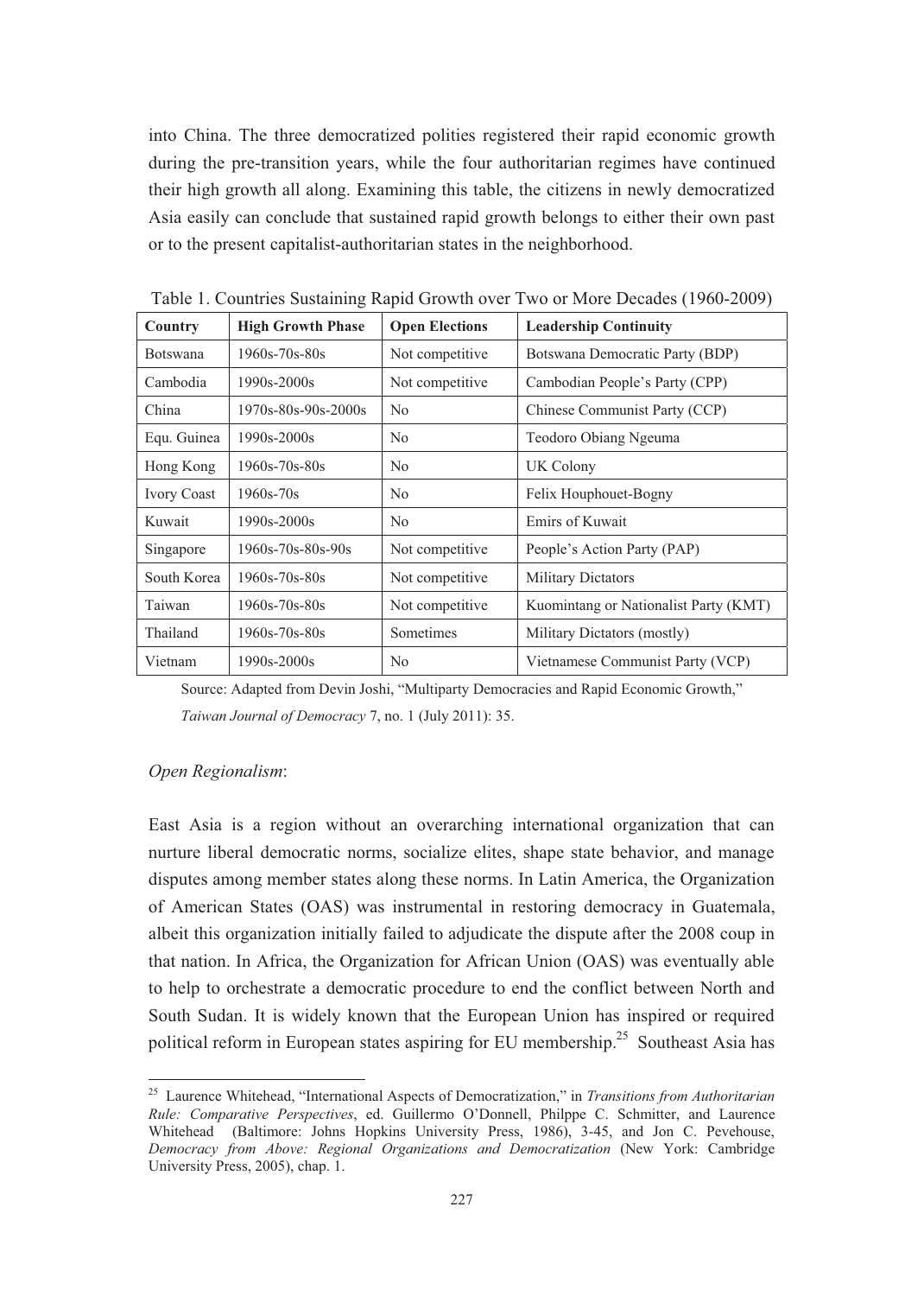a sub-regional association, the Association for Southeast Asian Nations (ASEAN). Including more authoritarian regimes than democracies and meant to enhance peace and harmony via a consensus-building decision-making process, the ASEAN is nominally a democracy-endorsing club, but it is hardly one that promotes democracy. Thus, while Serbia, for example, recently had to turn in human rights abusers to the international criminal court to improve its odds for acquiring EU membership, Burma was not penalized by other ASEAN members for cracking down on monks and students; instead, it was able to host the ASEAN annual meeting.  $^{26}$ 

East Asia, however, is a region where members are vehemently engaged in economic integration, as manifested in ever-mounting intraregional trade, financial, and tourist flows. While not quite at the EU level yet, East Asian integration has exceeded what Latin America and Africa have attained. The process of economic integration in East Asia has been market-driven, but is increasingly based on initiatives by state leadership, as seen from the growing number of free trade agreements (FTAs) or proposals. East Asian economic integration transcends regime fault lines. Indeed, economic interaction across regime types has been even more vibrant than that within the community of democracies or the arc of capitalist-authoritarian states. Moreover, irrespective of their political regime type, East Asian economies have been more actively engaged in world trade as well as in securing foreign direct investment than their counterparts in the non-Western developing world. <sup>27</sup> Most intriguingly, authoritarian regimes in the region (e.g., China, Vietnam, and Singapore) are more trade-dependent, FDI-seeking, and FTA-ready than their democratic counterparts (e.g., Japan, South Korea, and Taiwan). Authoritarian regimes in this region embrace East Asian open regionalism perhaps even more closely, if you like, more firmly, believing in the thesis of market efficiency.<sup>28</sup> In his study on how Asian governments cope with globalization forces, Dae Jin Yi found that the compensation thesis typically holds up much better in democracies than in their authoritarian counterparts, as they have expanded the public sector, expenditure, and programs (severance pay, skills training, unemployment compensation, and other elements of a social safety-net) to

<sup>26</sup> Diamond, *The Spirit of Democracy*, 151, and Donald K. Emmerson, ed., *Hard Choice: Security, Democracy and Regionalism in Southeast Asia* (Washington, DC: Brookings, 2008), especially the chapter by Erik Kuhonta.

<sup>27</sup> For the open and soft nature of regionalism, see Christopher Dent, *East Asian Regionalism* (London: Routledge 2008).

<sup>&</sup>lt;sup>28</sup> The thesis of market efficiency posits that capital mobility (and the location choice made by multinational corporations [MNCs]) compels the government to discourage labor union activities and offer tax incentives to MNCs, therefore constraining public revenue and social spending. See George Avelino, David S. Brown, and Wendy Hunter, "The Effects of Capital Mobility, Trade Openness, and Democracy on Social Spending in Latin America, 1980-1999," *American Journal of Political Science* 49 (July 2005): 625-641.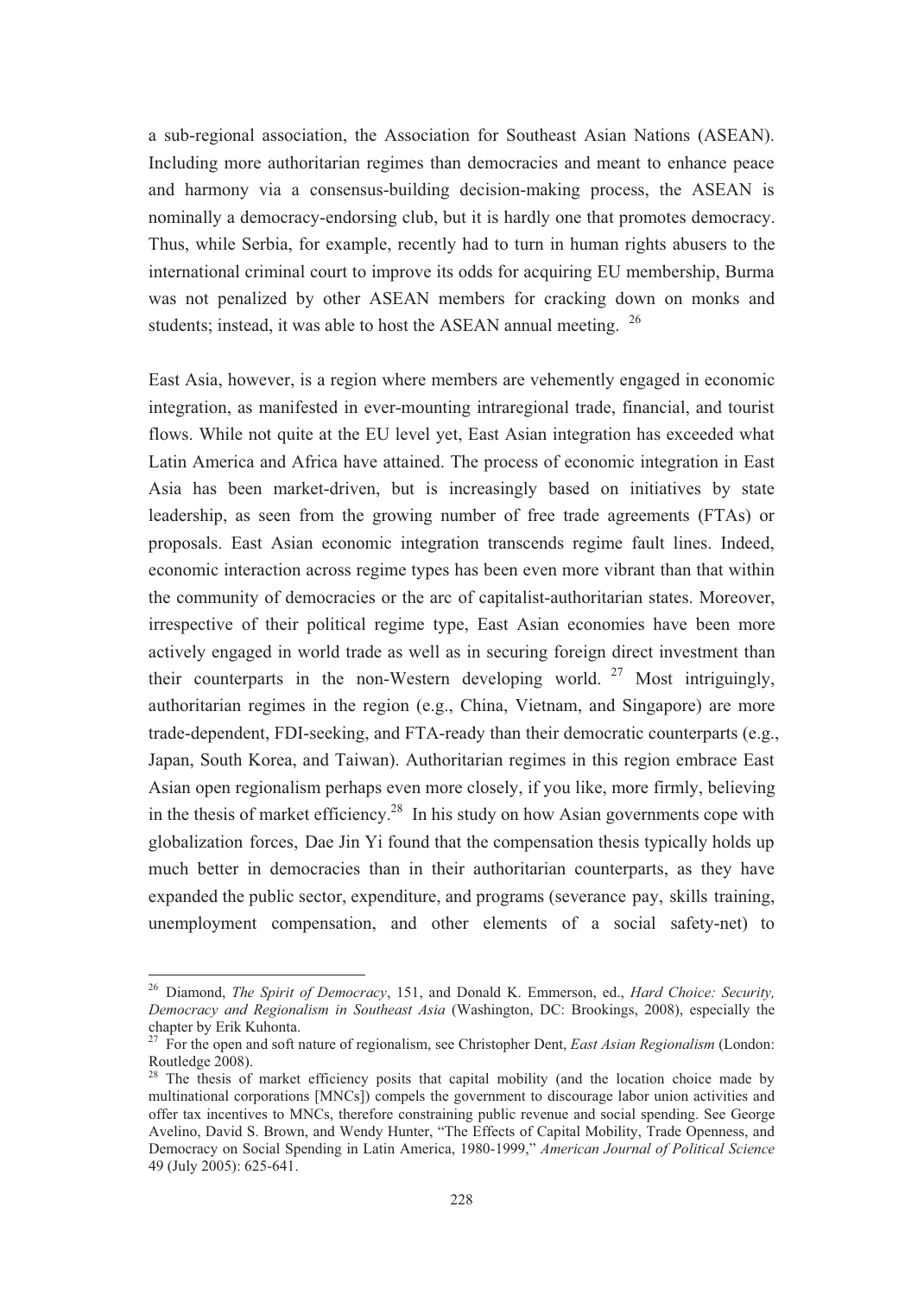compensate social groups negatively affected by trade, investment, and financial flows.<sup>29</sup>

#### *Strategic Rivalry*:

East Asia is the only region of new democracies that continues to be shrouded in strategic rivalry in the post-Cold War era. The third-wave democratization gained momentum in tandem with the ending of the bipolar Cold War system. The strategic rivalry between the two superpowers in the past was not really conducive to democratic promotion, as the two superpowers competed to win political allies and often were compelled to prop up authoritarian clients. With the end of the Cold War, the United States—the remaining superpower—has been in a better position to promote democratization in all regions, except in the Middle East. The American unipolar moment, however, seems most transient in East Asia. While Europe, Latin America, and even sub-Sahara Africa have each fielded an expanding community of democracy and a zone of peace, East Asia, in contrast, is experiencing new and, indeed, multiple layers of strategic rivalry, including the once tacitly coordinated and now increasingly competitive U.S.-China dyad, the resurfaced Sino-Japanese historical animosity, lingering hostility on the Korean peninsula, tensions (now eased but not defused) across the Taiwan Strait, plus clashes over the South China Sea. Certainly, quite a few institutions—all in the form of dialogue mechanisms and consultative forums—have been developed to minimize misunderstanding, prevent miscalculations, and hopefully alleviate potential conflicts.<sup>30</sup> However, given the geo-strategic structure of East Asia, it is hard, if not impossible, to create any kind of collective security system, as the texture is shaped by the fundamentals, most notably, the massive economic resource shifts from the United States (and other G-7 nations) to China (and to Brazil, Russia, and India, the other three BRIC members), and China's hegemonic rise.

The crowning Sino-American strategic rivalry is evidently manifested in the military posturing in the East and South China seas, quarrel over currency exchange rates, challenges to dollar hegemony, discussion on redistribution of voting power within international financial institutions, and other materialistic issues. But the rivalry is also played out in cultural and ideological domains that involve competing

<sup>29</sup> See Dae Jin Yi, "Democracy, Globalization and the Public Sector in Asia," *Asian Survey* 51, no. 3 (May-June 2011): 472-496. For the compensation thesis itself, see Alicia Adsera and Carles Boix, "Trade, Democracy, and the Size of the Public Sector: The Political Underpinnings of Openness," *International Organization* 56 (Spring 2002): 229-262.

<sup>30</sup> For these institutions and their limited functions, see Michael Yahuda, *The International Politics of the Asia-Pacific* (London: Routlege, 2011), 195-202.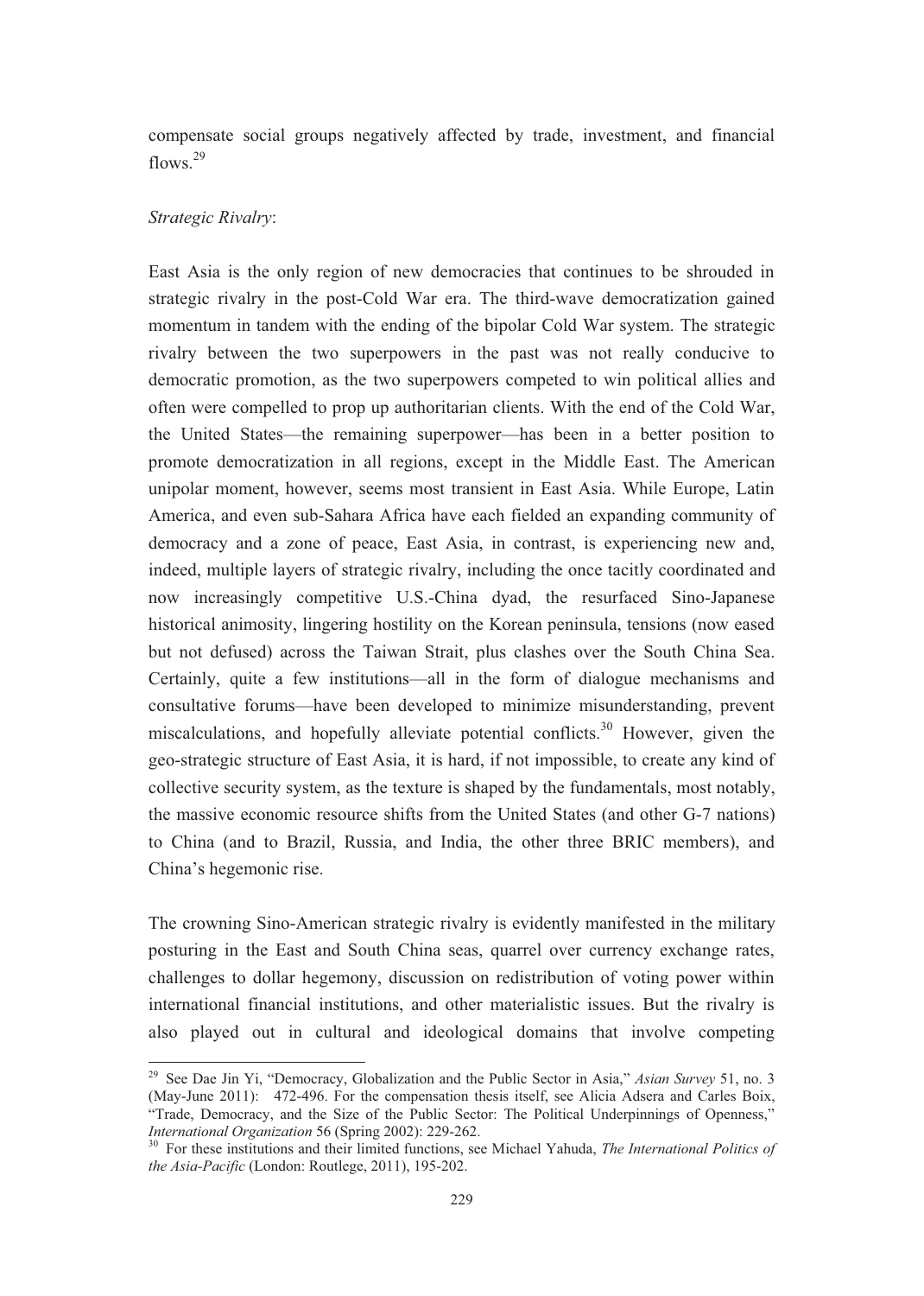perspectives on political values (human rights and other liberal democratic values vs. Asian values, and the Washington Consensus vs. the Beijing Consensus). Famously defended in Singapore in the 1990s and obviously still endearing to the ears of PRC leaders, the Asian values thesis—Asia favors Confucian harmony, order, and collectivity over partisanship, freedom, and individualism—has long been a response or defense against U.S. criticism of human rights violations and authoritarian rule in China. Since 2004, the Beijing Consensus—advanced in London by Joshua Cooper Ramo but not really endorsed by PRC leaders—has often been construed (wrongly so, see below) as antithetical to the Washington Consensus (details below) as a policy guideline for Third World development. Presumably a refinement of developmental experiences in capitalist-authoritarian China, the Beijing Consensus seems to symbolize this rising power's ideological prowess or soft power. The Beijing Consensus essentially signals to the developing world that there is an alternative to the pathway for development charted by Western liberal democracies in Washington, D.C., in 1990. The Washington Consensus is regime neutral, as it essentially says that the ten policies included in this consensus are prerequisites for sustainable development in poor countries, authoritarian or democratic. The Beijing Consensus, however, is biased toward authoritarianism, as it suggests that a developing nation can significantly advance its economy without pursuing democratic transition.

Given the above three distinct features, auspicious but incomplete democratic transition, open regionalism, and strategic rivalry, what would the citizens' thought process be when evaluating their newly acquired democracy? This paper submits that in assessing democracy, many citizens in the democratic part of East Asia are likely to see relatively high opportunity cost of their democratic change; that they are likely to use region-specific reference points or yardsticks for evaluation; and that they also realize the limits of authoritarian allure.

## *The Opportunity Cost*:

With the age of authoritarian repression presumably gone, the advent of democracy typically is seen as a good thing and a sign of progress that is not negotiable. As the transition euphoria recedes, the opportunity cost of democratic change may slowly and subtly factor into one's political judgment. And when opportunity cost is deemed too high, one may begin to discount the value of democracy, especially when power rotation between political parties cannot reduce the opportunity cost of democratic change. Recall that, of the four questions the ABS used to test attachment to democracy, the fourth one on "whether democracy is equally or more important than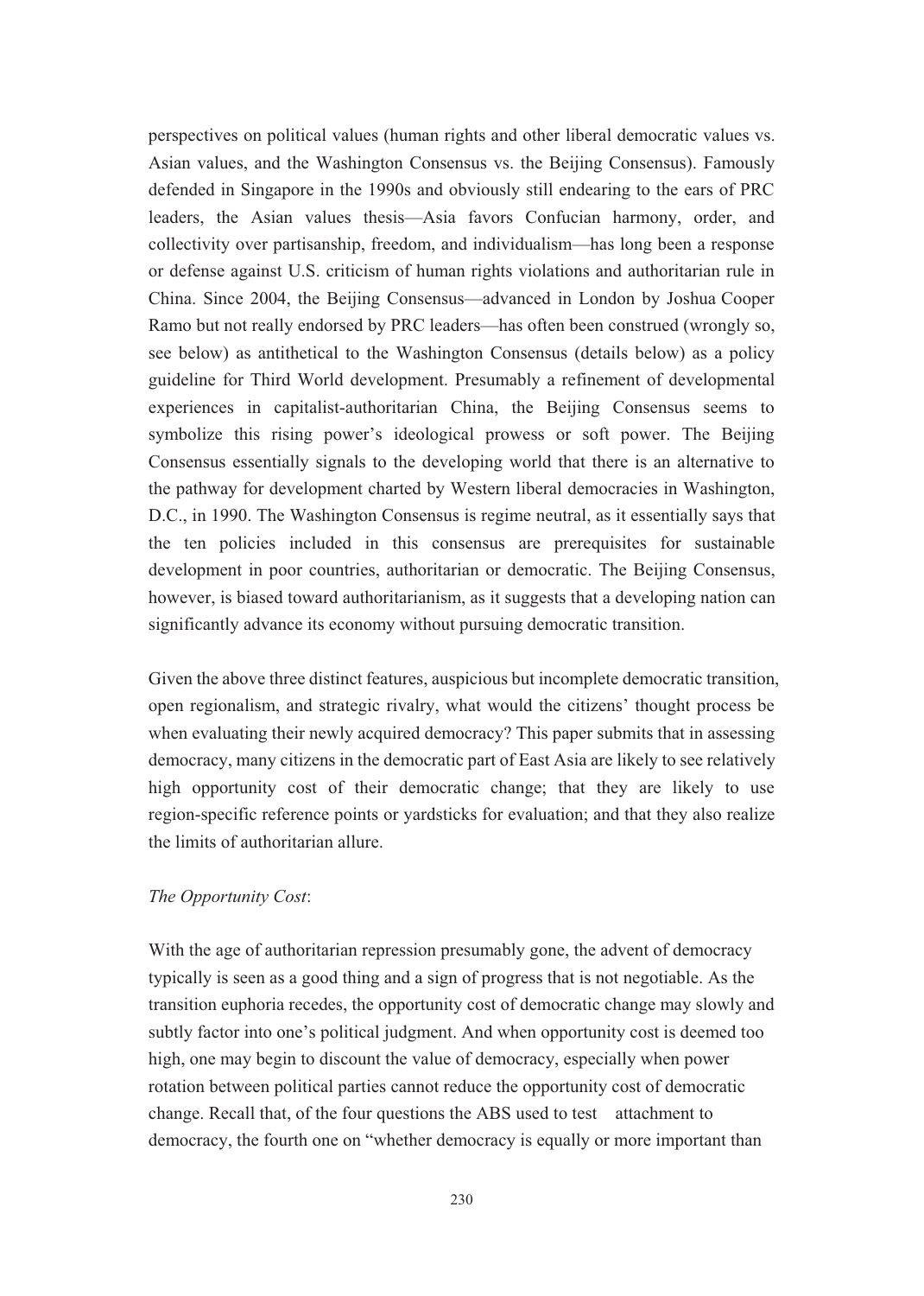economic development" received the support of only 35 percent of respondents in the first round of the survey (in 2001-2002), and less support in the second round (in 2005-2006). It seems plausible to say that the percentage of positive responses to this question would have been very high if an ABS survey had been conducted right after democratic transition at the turn of the 1990s.

High economic growth—found in the pre-democratic past and authoritarian neighbors as shown in table 1 above—might well be the first item on the opportunity-cost list. A second and equally big item is the political latitude for economic management in an age of globalization. Economic openness renders domestic groups vulnerable to the whims of international markets, a condition that, as discussed above, often calls for the government to compensate and protect domestic losers. And yet, elaborate labor regulations, more taxation, and increased public debt may drive investors away, thereby aggravating economic problems. The contradiction between the need to compensate domestic constituencies and the need to please international investors and, indeed, rating agencies is equally real for political leaders, but less intractable for authoritarian rulers than for elected officials in a democracy. Potential losers can be electorally mobilized under democracy to veto economic initiatives that may benefit the whole economy in the long run. In authoritarian regimes, potential losers can be suppressed and may not be compensated. Evidently, it is easier to ink FDAs with China than with Japan.

It should be quickly noted that lack of economic performance can bear more heavily on governments in young democracies than on their counterparts in established democracies. In the West, there is evidence for retrospective voting, with incumbents rewarded or penalized, depending on their economic performance.<sup>31</sup> Retrospective voting in developing areas, however, tends to be asymmetric, as incumbents often are punished for economic problems, but not rewarded for economic performance.<sup>32</sup> Moreover, voters in young democracies are as myopic as those in established democracies, caring about present economic conditions more than future growth and potential gains.<sup>33</sup> Finally, economic openness poses a bigger challenge to young

<sup>31</sup> For retrospective voting, see Michael Lewis-Beck, *Economics and Elections: The Major Western Democracies* (Ann Arbor: University of Michigan Press, 1988), chap. 7. The effects of inflation and unemployment are significant, but those of economic growth are not. See Michael Lewis-Beck and Glenn Mitchell, "Transnational Models of Economic Voting: Tests from a Western European Pool," *Revista del Instituto de Estudios Economicos* 4 (1990): 65-81.

<sup>&</sup>lt;sup>32</sup> Alexander Pacek and Benjamin Radcliff, "The Political Economy of Competitive Elections in the Developing World," *American Journal of Political Science* 39 (1995): 745-759.

<sup>&</sup>lt;sup>33</sup> Jose Antonio Cheibub and Adam Przeworski, "Democracy, Elections, and Accountability for Economic Outcomes," in *Democracy, Accountability, and Representation*, ed. Adam Przeworski, Susan C. Stokes, and Bernard Manin (New York: Cambridge University Press, 1999), 222-249, esp.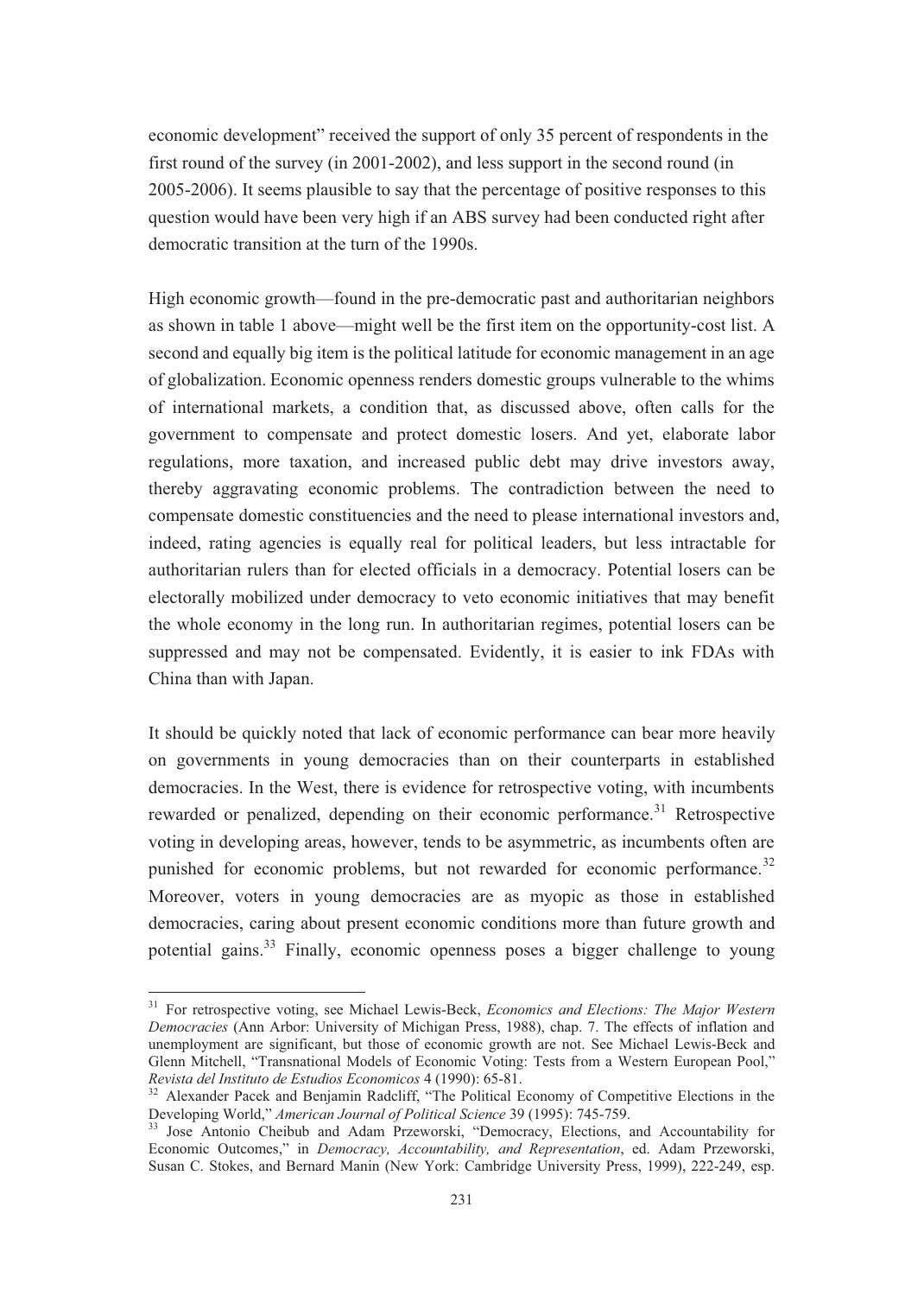democracies than to established ones. It is hard to consolidate a newly created democracy if elected leaders are obliged to meet foreign investors' and rating agencies' expectations rather than domestic voters' preferences, thereby denigrating the concept of citizenship. It is thus not too surprising that in a large-N study on political impact of economic openness, Quan Li and Rafael Reuveny found that globalization contributes more to democratic decline than to democratic expansion.<sup>34</sup>

## *Reference Society*:

In evaluating democratic development, experts (for example, panelists at the Freedom House and Polity III home institution) act like impartial judges, using criteria and scales that are typically generic, universal, and abstract. For the public answering survey questions on democratic assessment, concrete reference points or benchmarks are more likely to be employed, and their selection is regionally conditioned, reflecting "neighborhood effects." In Europe, peer group pressures for democratic development is keen, thanks to the "expectations" from regional organizations, as well as emulation efforts within newly or not yet democratized regimes.<sup>35</sup> The benchmarks are likely well-established democracies or European democracy in general (how do we measure up to the average or the top-tiered?). Competitive pressure for democratic development really does not exist in East Asia. Instead, this region has long been immersed in an economic race, and the obsession always has been with one's ascension or downward shift in the regional economic pecking order. Successful economies and competitive economies, especially those with cultural affinity and historical ties, often emerge as reference societies. As Reinhard Bendix put it, reference societies are mirrors for self-examination and for answering the question, "If they can, why can't we?"<sup>36</sup>

Recall again the four ABS questions used to test public attachment to democracy. The first one concerns the desirability of democracy, the second one, its problem-solving ability, while the third question asks if the respondent prefers democracy to other forms of government. It is reasonable to assume that a respondent does not need a reference point to answer the first question. However, a respondent may have a reference society

<sup>238-239.</sup> 

<sup>&</sup>lt;sup>34</sup> Using Polity III data, and covering 127 countries from 1970 to 1996, Quan Li and Rafael Reuveny's study finds that trade openness and portfolio investment inflows negatively affect democracy, while foreign direct investment inflows positively affect democracy, but the effect tends to weaken, leading them to conclude the former, on balance,. See Quan Li and Rafael Reuveny, "Economic Globalization and Democracy: An Empirical Analysis," *British Journal of Political Science* 33, no.1 (January 2003): 29-54.

<sup>35</sup> For these neighborhood effects, see Jan Teorell, *Determinants of Democratization: Explaining Regime Change in the World 1972-2006* (New York: Cambridge University Press, 2010), chap. 4.

<sup>36</sup> Reinhard Bendix, *Kings or Peoples* (Berkeley: University of California Press, 1980).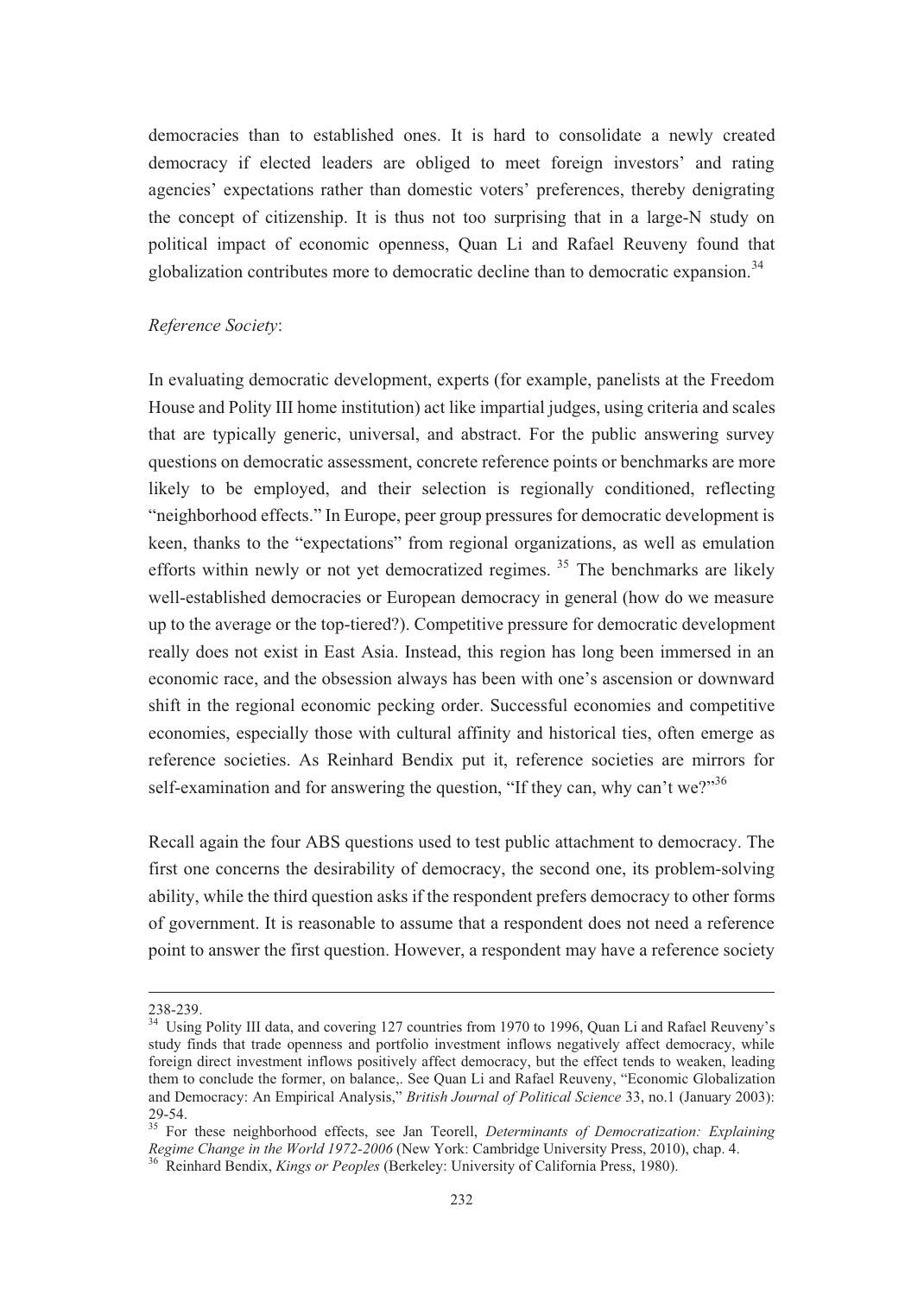in mind in answering the second question, and is most likely to use at least one non-democratic polity as a yardstick to sort out his or her preference order. About 80 percent of the respondents find democracy desirable and suitable, but the share of those believing democracy is capable of solving problem slips to 70 percent, and the share of those who prefer democracy to all other forms of government drops further, below 60 percent. It seems that the more the reference society is deployed, the more ambivalent one tends to be with respect to one's support for democracy.

There is no international survey on reference societies. Circumstantial evidence (based on newspaper coverage, issue-framing in public discourse, and, indeed, academic papers, including those presented at this conference) suggests that South Korea and Taiwan used to see each other as a reference society but both China and Singapore are becoming their reference societies as well. Similarly, Thailand and the Philippines have been reference societies to each other, but Singapore, China, and even Vietnam have been drawing their attention as well. It seems that the highly performing capitalist-authoritarian states are increasingly chosen as reference societies in East Asia. This reorientation may be affecting the commitment and attachment of the East Asian public to democracy. To paraphrase Larry Diamond, if an authoritarian regime can provide, as it has in Singapore, "booming development, political stability, low level of corruption, affordable housing, and a secure pension system," the appeal of democracy may fade.<sup>37</sup>

Here, it is heuristic to inject an Indian note. Authoritarian China is invariably a reference point for democratic India. Both China and India are leading new great powers and most promising emerging markets, but to Pranhab Bardhan, a prominent Indian-American economist at Berkeley, China has been more dynamic, India less vibrant. For the performance gap, Bardhan unequivocally attributes the difference to the Chinese government's ability to stick to incentive-based, free-market competitive principles in both market and political-bureaucratic domains, and India's electoral pressures and bureaucratic blame-avoiding inclinations.<sup>38</sup>

<sup>37</sup> Diamond, *The Spirit of Democracy*, 215.

<sup>&</sup>lt;sup>38</sup> India obviously lags far behind China in the manufacturing sector. In the service sector, China is slightly less developed than India in finance. Bardhan also finds India prevailing in only one area of infrastructure, telecommunication, while China is leading in all others, including power, transportation, and urban facilities. See Pranab Bardhan, *Awakening Giants, Feet of Clay: Assessing the Economic Rise of India and China* (Princeton, NJ: Princeton University Press, 2010). Bardhan's apprehension of India's lack-luster economic performance in this comparative work is in line with his more blatant criticism of India's chronic stagnation, which, in his view, has had to do with democratic pressures exerted by all social sectors, industrial, labor, and farming. See Pranab Bardhan, *The Political Economy of Development in India* (Oxford: Basil Blackwell, 1994).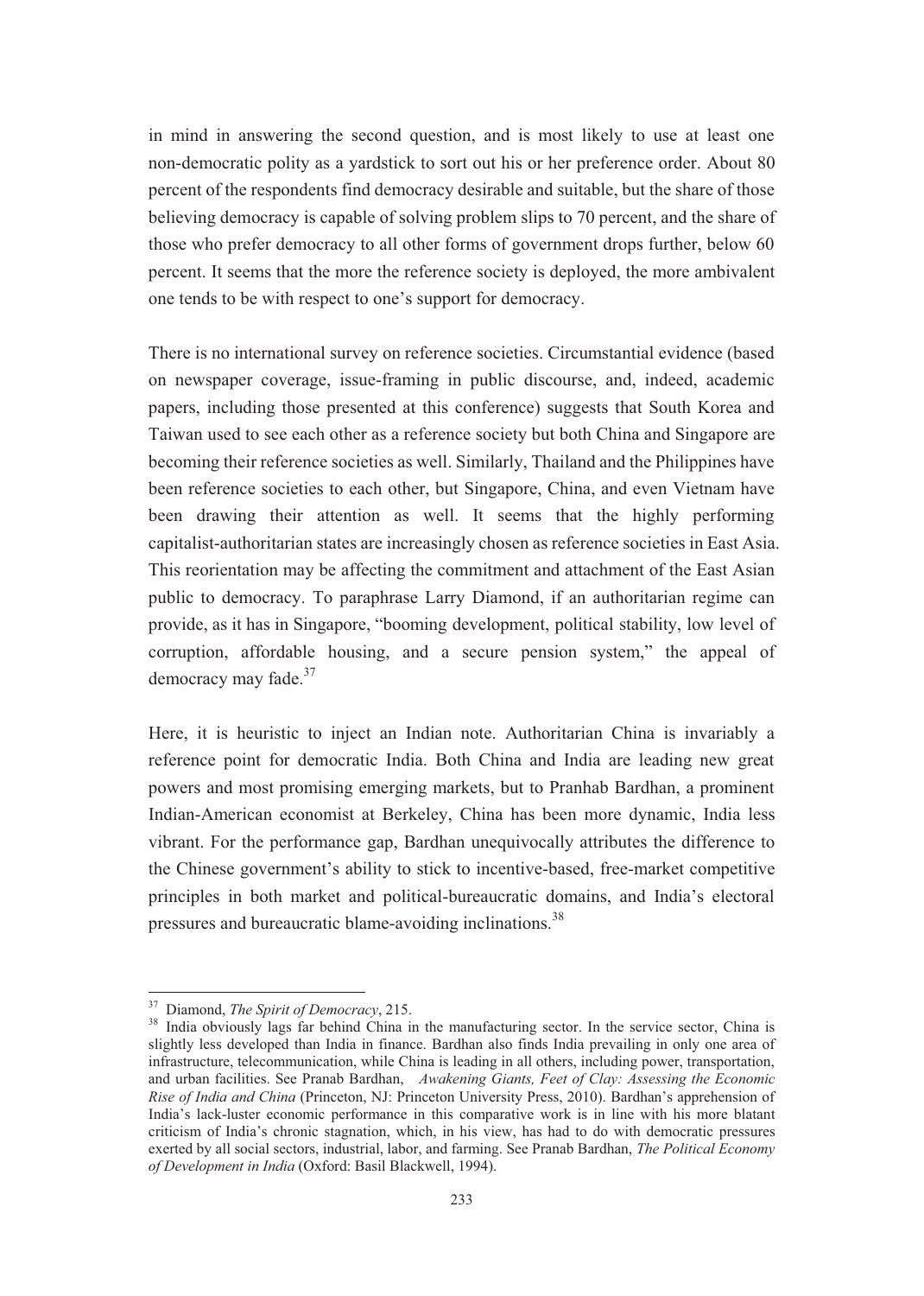*The Limits of Authoritarian Allure*: Nostalgia for authoritarianism is real and significant, but it has limits. Capitalist-authoritarian regimes have a record of delivering rapid economic growth, but such growth comes with political repression, and growth is only a prerequisite for further development. Distributive justice and welfare enhancement are equally important ingredients of modernity, and democracy is better posed to help to bring about them, as shown in the cases of South Korea and Taiwan.39 Moreover, not all authoritarian regimes in East Asia have performed, at least not up to Singapore's high-water mark. Myanmar and North Korea, for example, have not delivered at all. East Asia certainly has its share of predatory (vs. developmental) authoritarianism. Finally, in terms of development ideology, the alleged challenge of the authoritarian Beijing Consensus to the democratic Washington Consensus is more apparent than real.

The Washington Consensus as a well-developed and integrated policy package has been widely criticized and often misunderstood, but it has as many supporters as detractors, and it has been self-reflecting and updated. In contrast, the Beijing Consensus and its persuasiveness is arguably a myth, as its authors read the economic rise of China wrongly, and its applicability to other developing nations is debatable at best. The three core elements that Joshua Cooper Ramo has identified are either wrong or trivial. First, the driving force for China's development has not been technological prowess, but rather labor mobilization, induction of FDI, and integration into the world economy. Second, China's development might well be sustainable, but not equitable, as income gaps have widened rather than narrowed. Third, Ramo has lauded the Chinese development strategy as "unique." Each country's development is unique. Indeed, China has implemented four, and is working assiduously on four more, core policy elements advanced in the Washington Consensus.40 We may add that for industrial policy, an area not touched on by the Washington Consensus, China is not so unique either, as it has been doing what the three preceding capitalist developmental states in the region (Japan, South Korea, and Taiwan) had been doing, except that China's

<sup>39</sup> Stephan Haggard and Robert Kaufman, *Development, Democracy, and Welfare States: Latin America, East Asia and Eastern Europe* (Princeton, NJ: Princeton University Press, 2008). See also, Joseph Wong, *Healthy Democracies: Welfare Policies in South Korea and Taiwan* (Ithaca, NY: Cornell University Press, 2004).

<sup>40</sup> Scott Kennedy, "The Myth of the Beijing Consensus," in *In Search of China's Development Model*, ed. S. Philip Hsu (London: Routledge, 2011). This is based on Arthur Kroeber's reading, reported in Kennedy's chapter. The first four counts are fiscal discipline, a competitive exchange rate (perhaps in the case of China, overly competitive), trade liberalization, and decontrol of inward foreign direct investment. China is working on reducing non-merit subsidies toward public goods, expanding the tax base, easing barriers to market entry, and legalizing property rights. China also has embarked on privatization of numerous state-owned enterprises. The only unchecked box is liberalization of interest rates.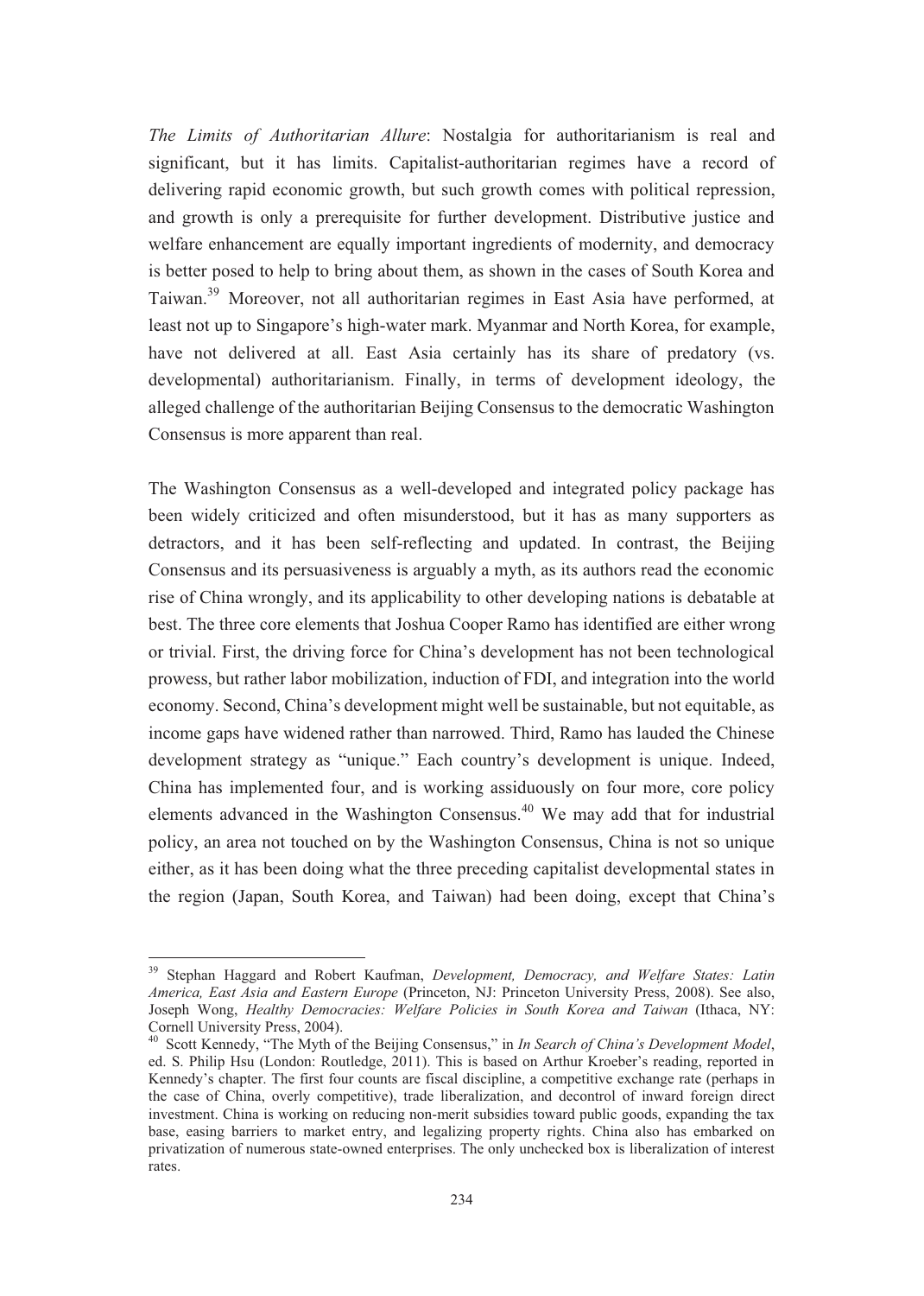policy performance has not been as praiseworthy as that of its neighbors.<sup>41</sup> Finally, the relevance of China's development model to other developing nations also is debatable. Size, regional disparity, as well as doses of Leninist organizational and socialist ideological legacies make China hard to compare with other developing or transition economies.42 Mark W. Frazier contends that the Chinese development experience is most sensibly discussed in conjunction with that of large and unevenly developing economies, such as India, Brazil, South Africa, and Indonesia.<sup>43</sup>

## **Critical Citizens in South Korea and Taiwan**

Citizens in South Korea and Taiwan are more critical of democracy than their counterparts in the Philippines and Thailand. For the former, the commitment to democratic values is strong, but the support for democracy is weak, while for the latter, the reverse is true in relative terms. Democratic deficits are high in South Korea and Taiwan, each with a high level of democratic aspiration (based on eagerness to live in a democracy), but a low level of democratic satisfaction (based on evaluation of perceived democratic performance).44 Do these deficits pertain to higher levels of economic development in South Korea and Taiwan than in the Philippines and Thailand? Can East Asian democratic transition, regionalism, and strategic environment help us to understand critical democrats in South Korea and Taiwan?

The four East Asian nations experienced democratization virtually simultaneously, at a time when the Cold War was ending and the post-Cold War economic race was fiercely unfolding in East Asia. Three East Asian region-specific factors might explain greater democratic aspiration and firmer commitment to democratic values but lower democratic satisfaction and harsher democratic evaluation in South Korea and Taiwan than in Thailand and the Philippines. First, the former pair had economic prosperity within reach, while the latter two countries were yet to attain it. Being richer, Korean and Taiwanese citizens have sought post-material values such as those found in deepened democracy, in contrast to their less prosperous Thai and Filipino counterparts, a very Inglehartian argument. Using one question (Is democracy

<sup>&</sup>lt;sup>41</sup> This is Arthur R. Koreber's verdict. See Arthur R. Koreber, "Developmental Dreams: Policy and Reality in China's Economic Reforms," in *Beyond the Middle Kingdom: Comparative Perspectives on China's Capitalist Development*, ed. Scott Kennedy (Stanford, CA: Stanford University Press, 2011), 44-65.

<sup>42</sup> See S. Philip Hsu, "Introduction," in *In Search of China's Development Model*, ed. S. Philip Hsu (London: Routledge, 2011).

<sup>43</sup> See Mark W. Frazier, "Welfare Policy Pathways among Large Uneven Developers," in *Beyond the Middle Kingdom*, ed. Scott Kennedy, 89-110. 44 These concepts are from Pippa Norris, *Democratic Deficit: Critical Citizens Revisited* (Cambridge:

Cambridge University Press, 2011).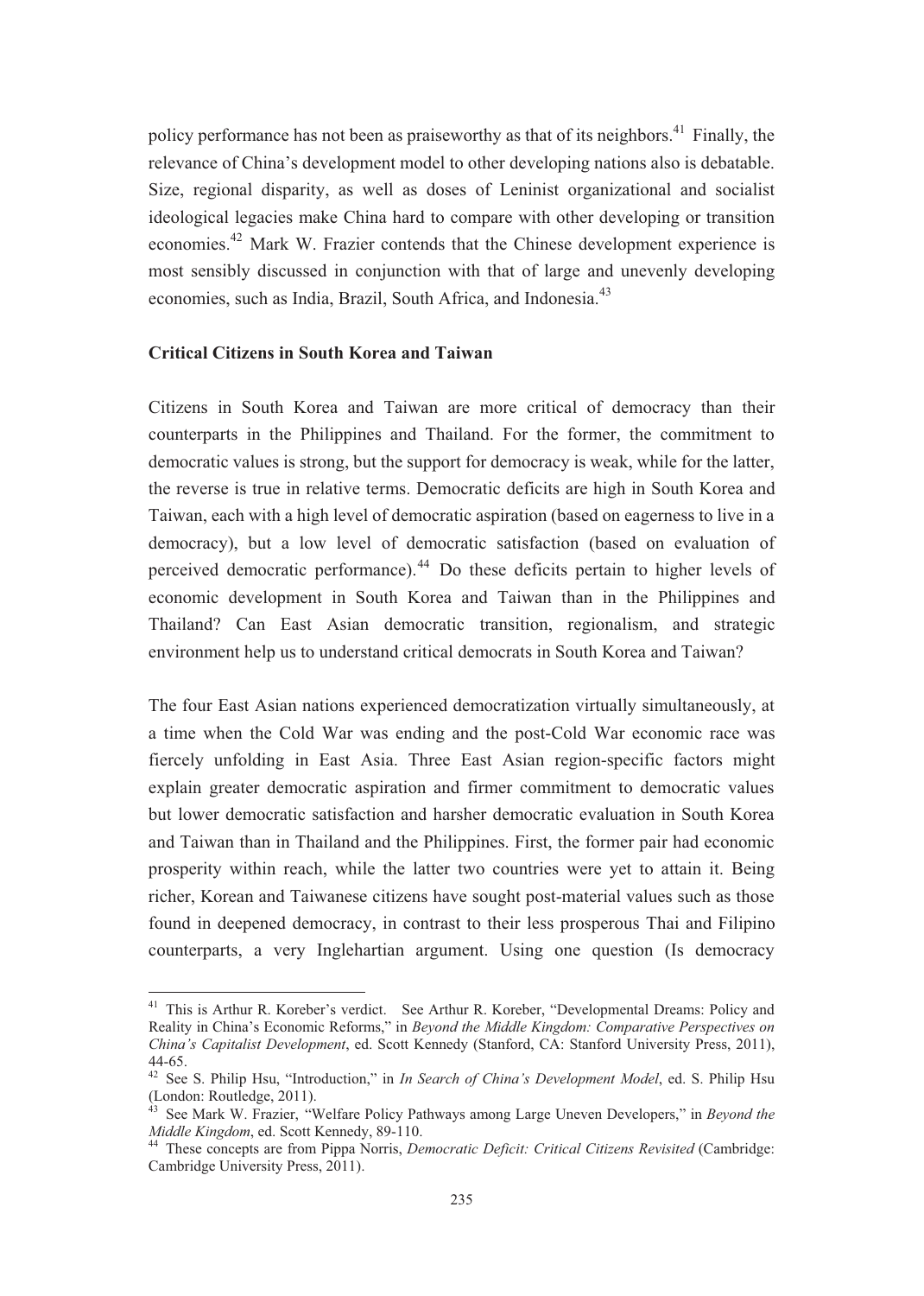important to your life?) to measure democratic aspiration, Pippa Norris finds that aspiration has to do with education, not income, as democratic life is as important to rich and it is to poor nations.<sup>45</sup> The ABS team contends it is socially desirable to declare that democracy is an important part of modern life. Using four questions that contain no mention of "democracy," the team has discovered that commitment to democratic values is much shallower in the Philippines and Thailand than in South Korea and Taiwan.

Second, regional economic dynamics tend to lead Korean and Taiwanese citizens to embrace democratic values more firmly than their Thai and Filipino counterparts. South Korea and Taiwan used to be the most cited, widely lauded, and fervidly emulated newly industrializing countries (NICs). That glamour and status are now passé. East Asia's two authoritarian capitalist economies, China and Singapore, are now leading regional economic expansion. Democracy is likely to be on the top of the list in which Korean and Taiwanese citizens now take pride (for Thai and Filipino citizens, economic prosperity probably would top the list). If democracy is to be the crown jewel of these countries, it must foster both good values and perform. The minimum level of Koreans' and Taiwanese' democratic satisfaction is thus set extremely high, an expectation level that makes it more likely for South Korea and Taiwan to register democratic deficits than for Thailand and the Philippines.

Third, South Korea and Taiwan are more vulnerable to the fallout of strategic rivalry in East Asia than their two Southeast Asian counterparts. China has emerged as an economic partner for all four democracies, but the rise of China arguably prompts a level of anxiety and apprehension in South Korea and Taiwan that may well be unimaginable to Thais and Filipinos. China and its protégé, North Korea, are at the doorsteps of South Korea and Taiwan. China can be a tough neighbor for any state to deal with in political and security domains (for example, the competing territorial claims in the South China Sea), but at least it is not a next-door neighbor for Thailand and the Philippines, both members of the ASEAN security community. Not directly affected by the Sino-American strategic rivalry, these two nations can even contemplate navigating between Pax Americana and Pax Sinica, much in the same way that Thailand, one of the three non-Western nations never colonized, balanced the British against the French in East Asia. South Korea and Taiwan, as consumers of American security, cannot equivocate. They must believe in the community of democracy (CD), as their security is root in it.

<sup>45</sup> Ibid., 127.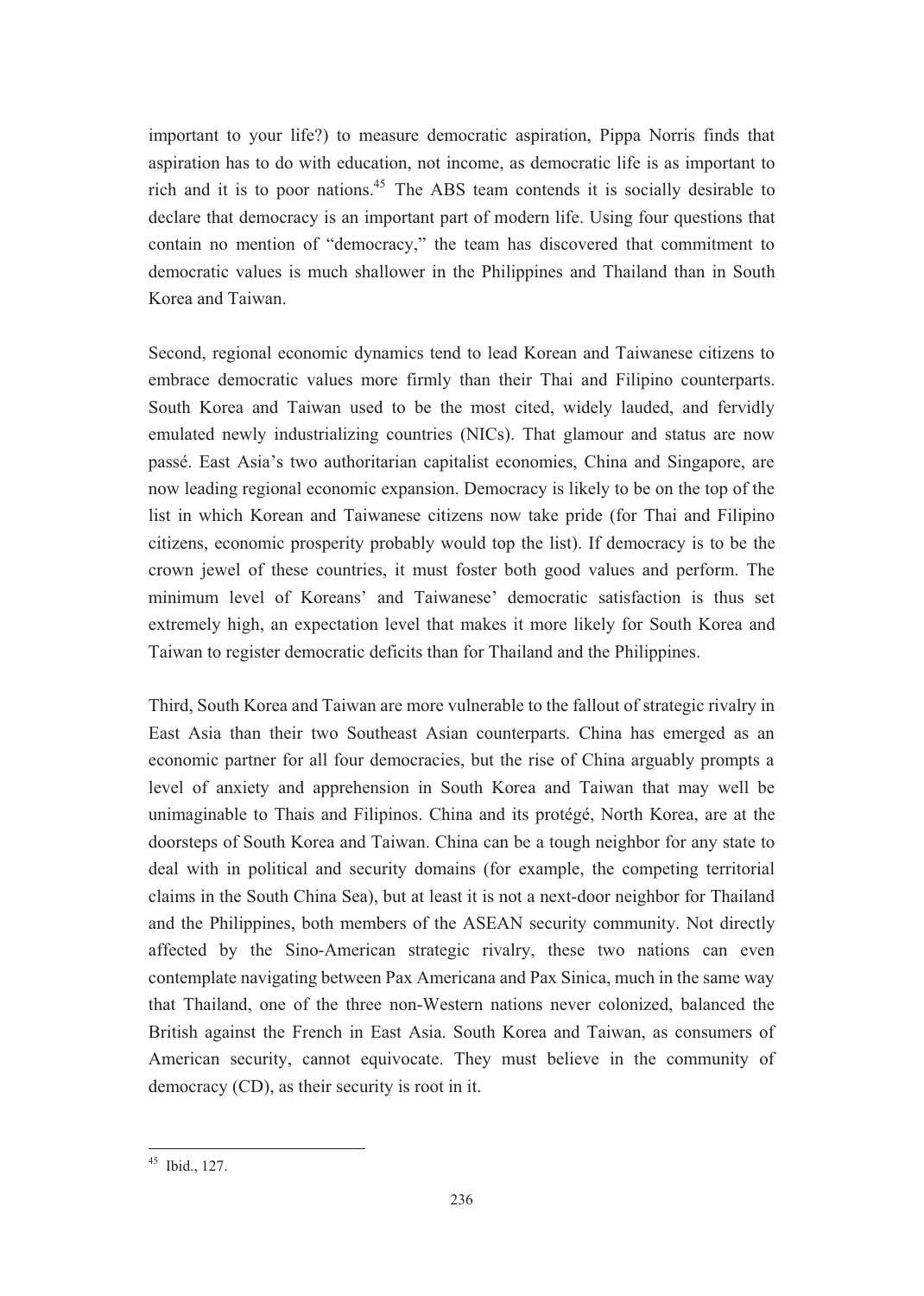#### **Conclusion**

The third wave of democratization has been losing steam since the mid-1990s. Economic crises such as the burst of the technology bubble in 2000 and the acute 2008 global financial crisis (not over yet) have put new democracies under duress. Many have survived, <sup>46</sup> but democratic consolidation remains a daunting task, especially in East Asia, where new cases of democratic transition have long been in short supply. The Arab Spring is yet to buck the trend of global democratic recession. It might have reignited the hope for a new wave of democratization, but it has yet to spark a renewed trend in new democratic transitions, and the hope inspired by the revolutions is yet to travel beyond the Middle East and North Africa (MENA). Indeed, even within the MENA region, the momentum for change seems hard to sustain. While personal dictatorship in Tunisia, Egypt, and Yemen has collapsed, and that in Libya and Syria is under siege, monarchies in Saudi Arabia, the UAE, and Morocco still seem immune to democratic challenge.

The Arab Spring does not seem to be generating the sort of demonstration effect that would help democratic development in East Asia. While much of the MENA region has been simmering owed to economic failure—a major fuel for democratic uprisings in Tunis, Cairo, and Sanaa, nearly all East Asian nations (North Korea being a notable exception) have a vibrant economy. Equally important, economic dynamism is more pronounced in capitalist-authoritarian states than in democracies in East Asia. Indeed, for this region, the most stellar economy is under the watch of the authoritarian regime in the historical core civilization state, China.<sup>47</sup> The very existence of a sizeable arc of highly performing capitalist-authoritarian states, led by China, is arguably the most persistent stumbling block for democratic development in East Asia, where the only mature democracy, Japan, is "managing its relative decline."<sup>48</sup> In a definitive volume that refined conventional wisdom on democratic change, Larry Diamond predicted in 2008 that "[East] Asia [would] determine the global fate of democracy." 49 That prediction can still be entertained today. As Roland Rich rightly pointed out, the universalism of liberty and democracy is keenly tested in East Asia, a

<sup>&</sup>lt;sup>46</sup> Diamond, "Why Democracies Survive."

<sup>47</sup> The MENA region has no core civilization state. See Peter J. Kazenstein, ed., *Civilizations in World Politics* (London: Taylor & Francis, 2009). For the ideological influence that China, as a core civilization state, historically exercised, see David C. Kang, "Civilization and State Formation in the Shadow of China," in this book, 91-111.

<sup>48</sup> The characterization is Michael Yahuda's. See Yahuda, *The International Politics of the Asia-Pacific*, chap.11.

<sup>49</sup> Diamond, *The Spirit of Democracy*, 212. The prediction referred to East Asia. South Asia was mentioned in passing only.